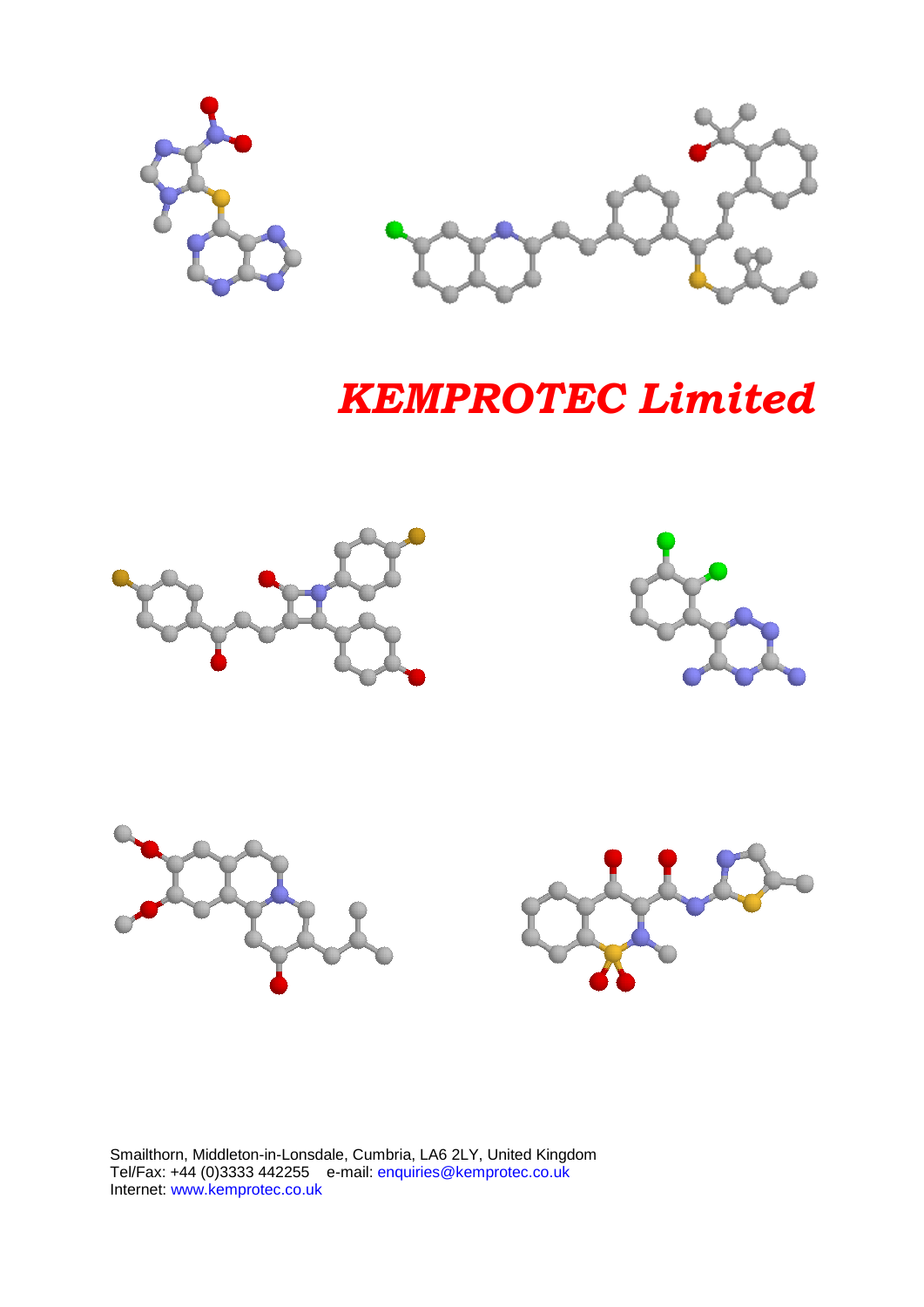#### *KEMPROTEC Limited*

Established in 1998, Kemprotec provides products and consultancy services to companies involved in research, development, manufacture and supply of pharmaceuticals, agrochemicals and fine chemicals. Our staff have over 20 years experience covering fine & speciality chemicals for polymers, oilfield chemicals, sealants, water-treatment, agrochemicals, pharmaceuticals and veterinary products.

The following list includes materials which we supply on a regular basis to research companies around the world. Small quantities from 100 mg up to 10's of grams are usually available from stock. Larger quantities are usually available within 2-3 weeks. All products are provided with Certificates of Analysis and Material Safety Data Sheets.

We also welcome enquiries for products not in our list as our links with a small number of carefully selected research organisations and contract manufacturers around the world enable us to provide an efficient and cost effective service for all your outsourcing requirements. Indeed our technical expertise in chemical process development combined with manufacturing experience from pilot plant through to full-scale manufacture enables us to provide a comprehensive supply service from laboratory right through to full manufacturing scale.

Due to the fluctuating cost of raw materials and our policy of giving our customers the best possible value, prices will be given at the time of enquiry. Please phone, fax or e-mail for quotation. Orders may be placed by phone, fax, letter or e-mail. When placing an order, quote your order number, specify the complete product name, CAS number, quantity, shipping and invoicing address and to whose attention the order should be sent together with your telephone number. Orders are shipped by UPS or other suitable methods of transportation in accordance with regulations. Terms are net 30 days from the date of invoice. Payment may be made by cheque in Pounds Sterling, US Dollars or Euros, by direct bank transfer or credit/debit card.

Will Dehoury

Dr Will Dehany Managing Director

September 2014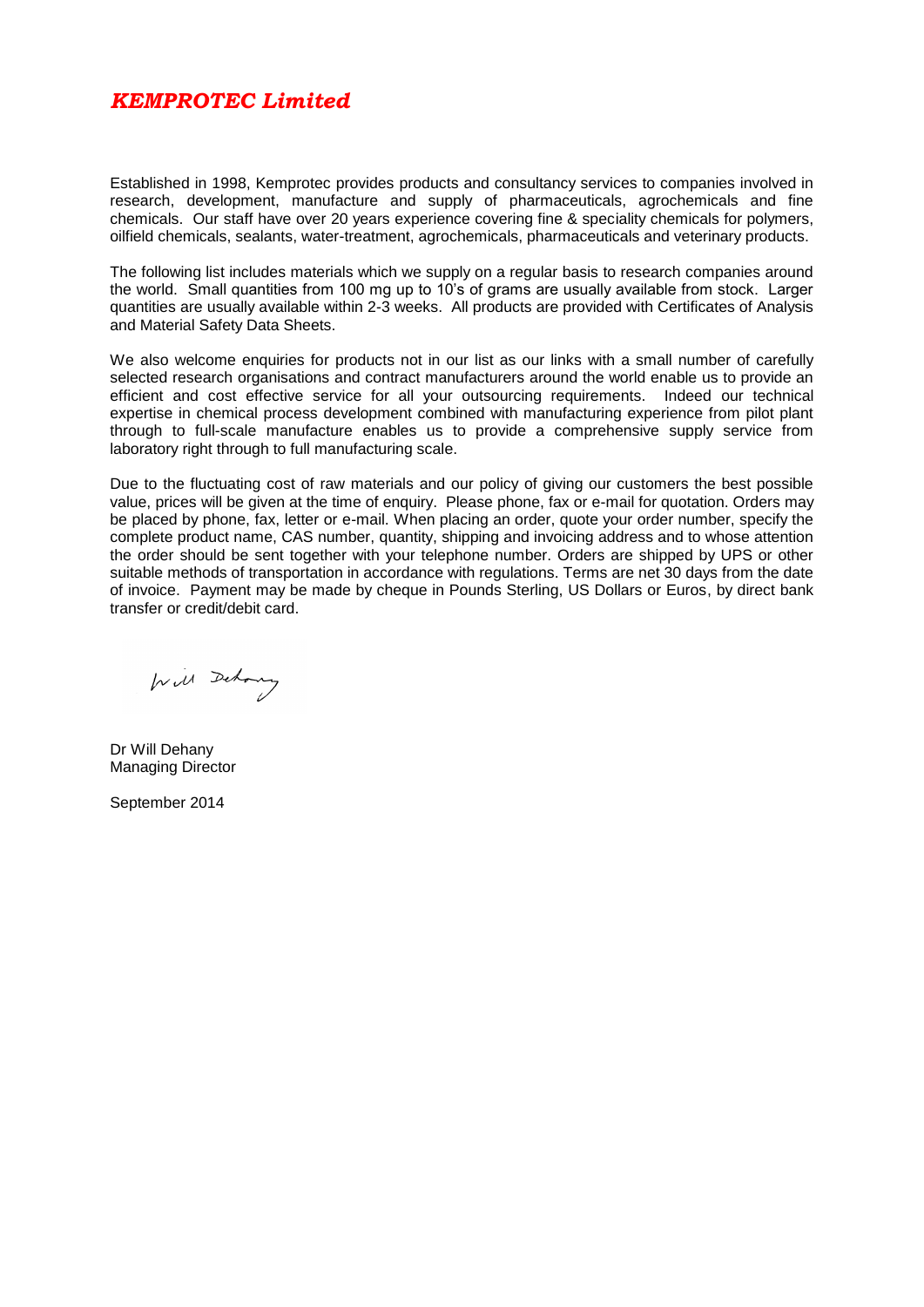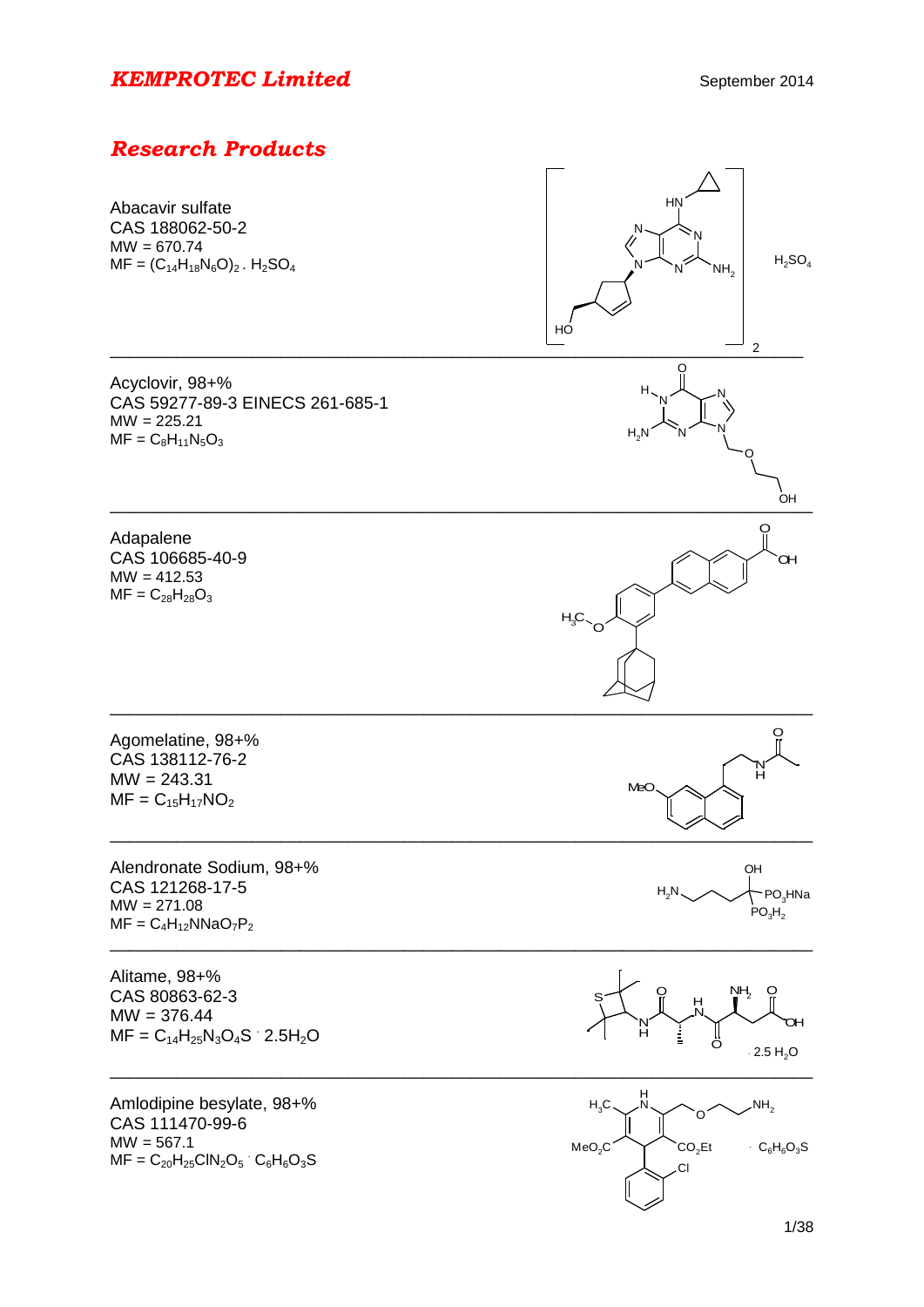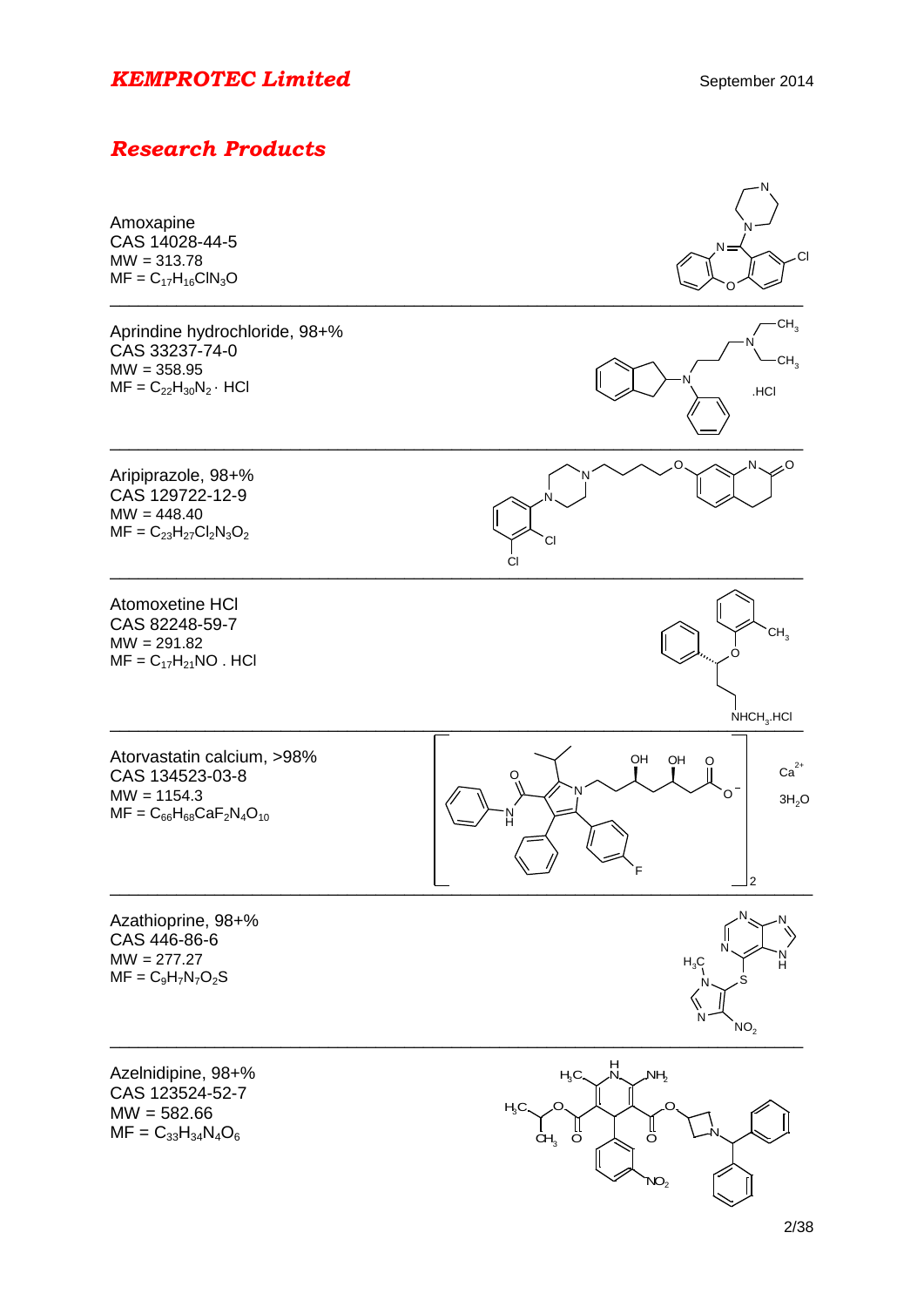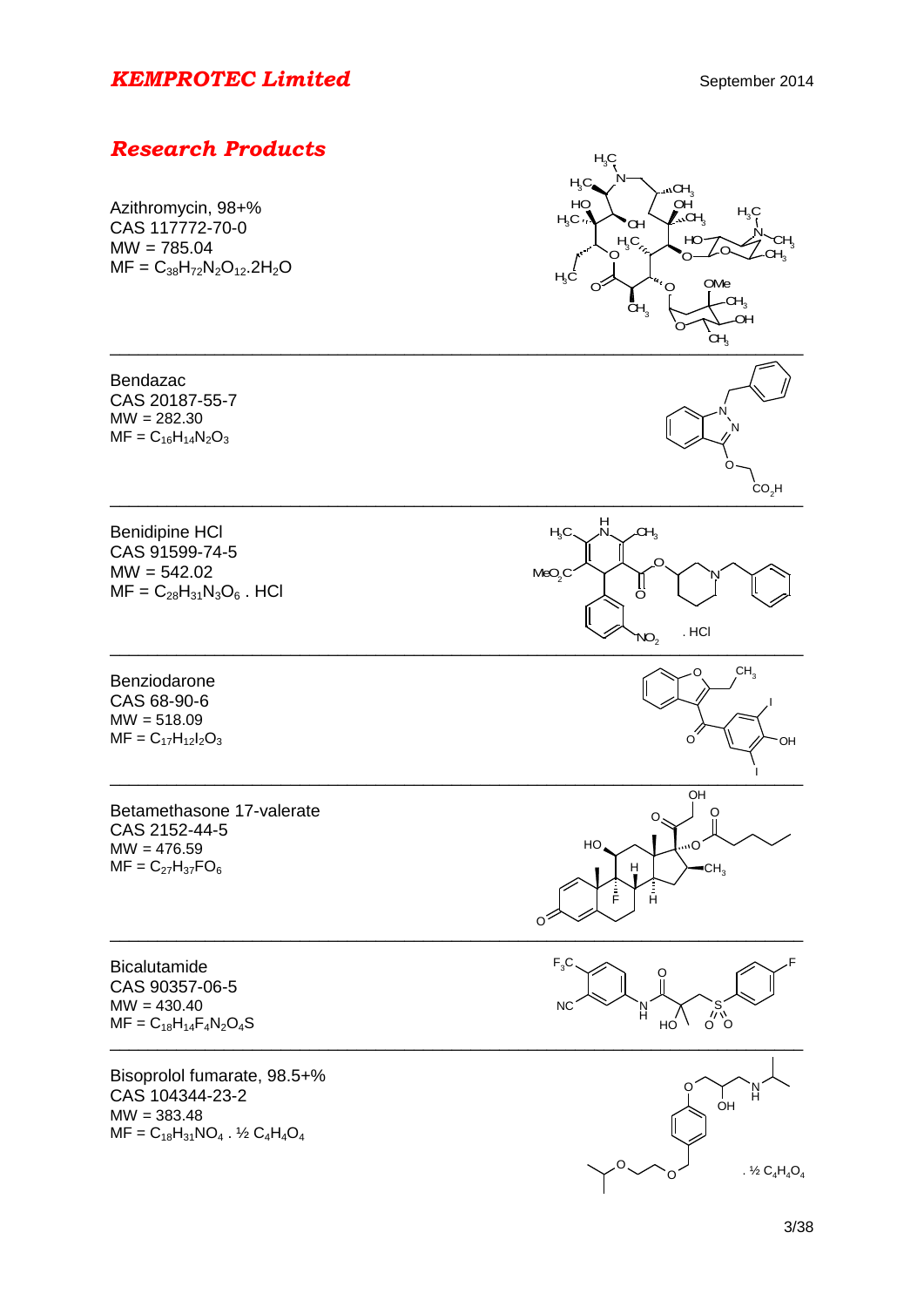# *Research Products*



HO

 $.H<sub>2</sub>O$ 

 $MF = C_{10}H_{14}N_2O_4$ . H<sub>2</sub>O

 $MW = 244.24$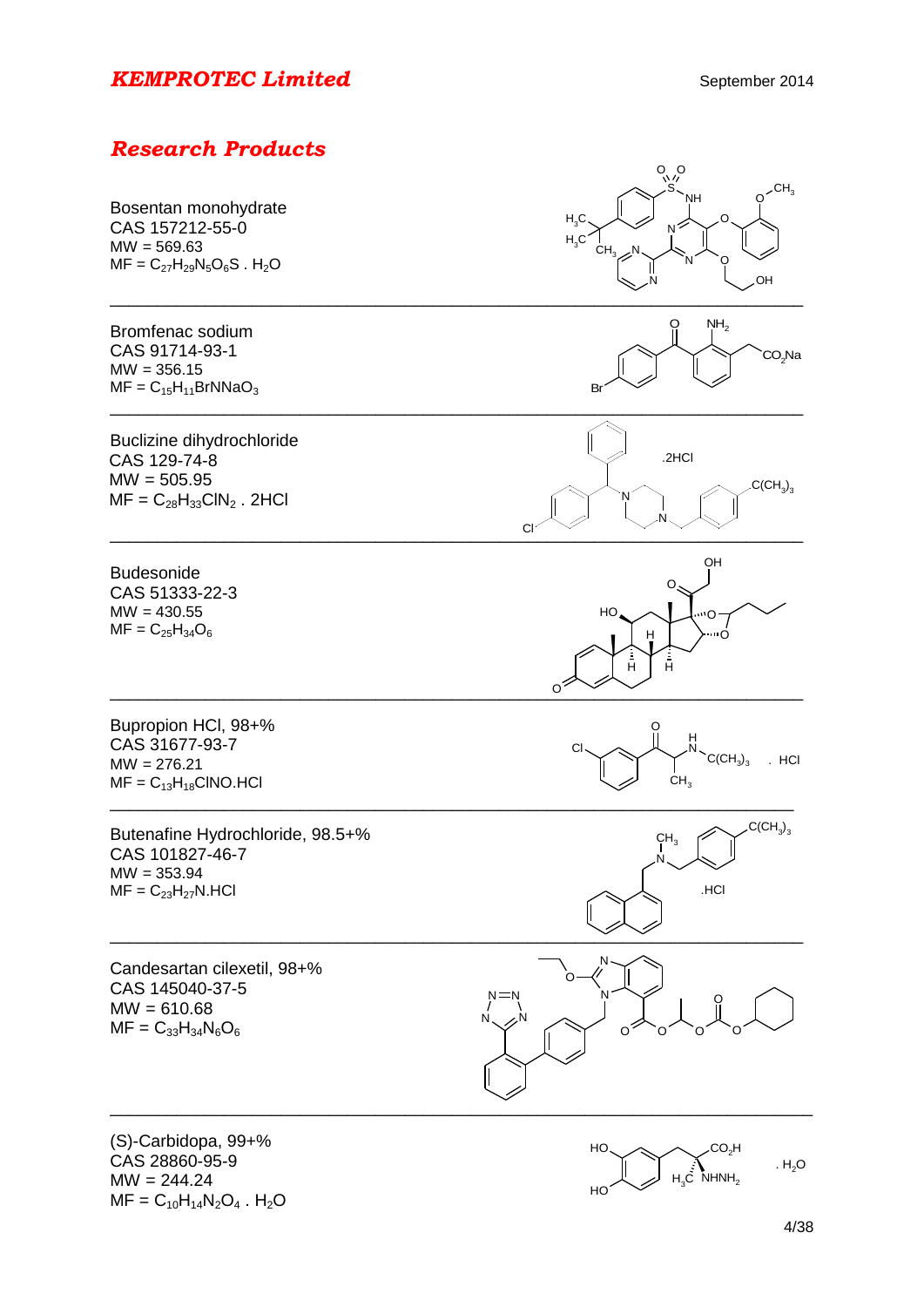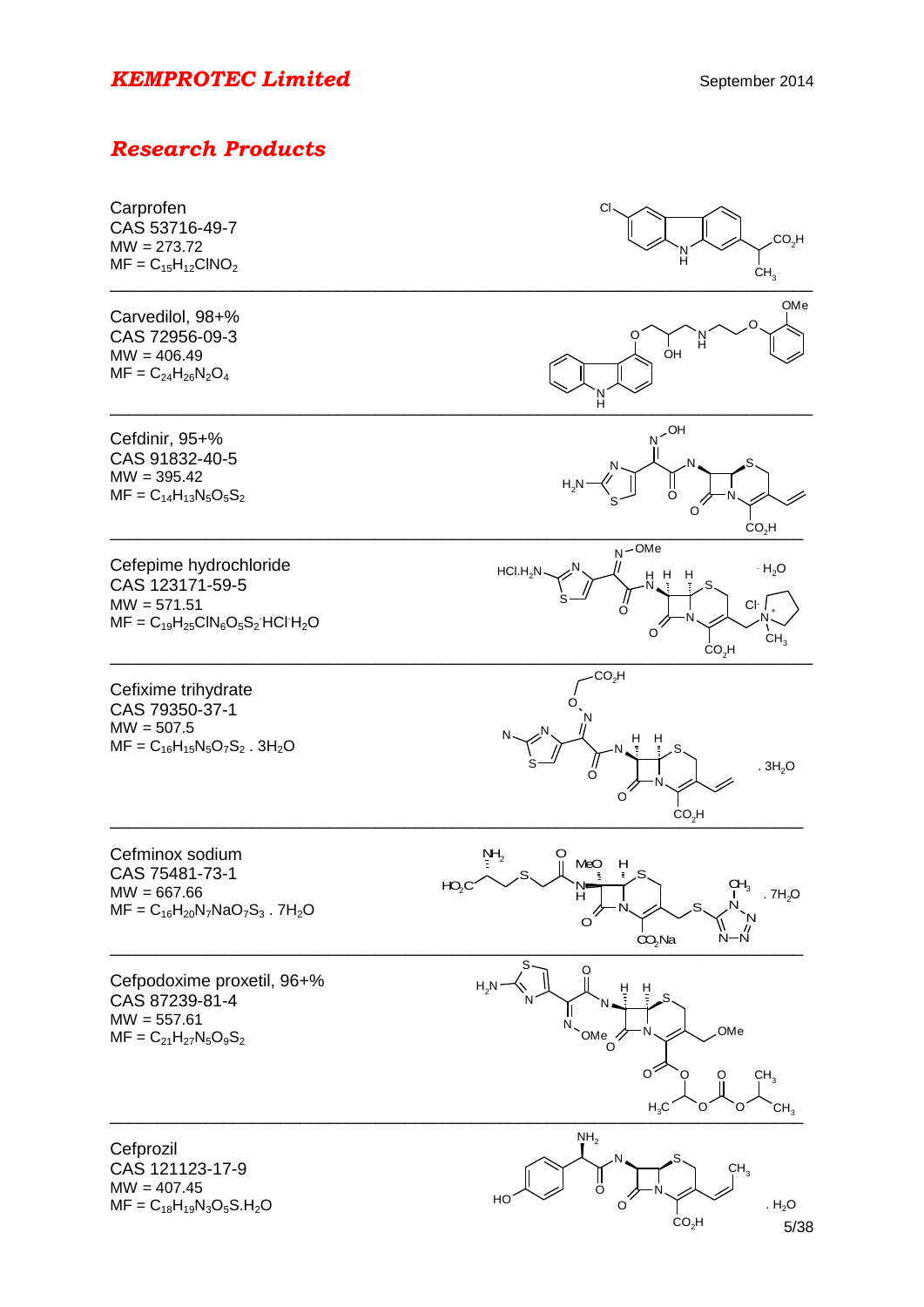# *Research Products*



O

H

H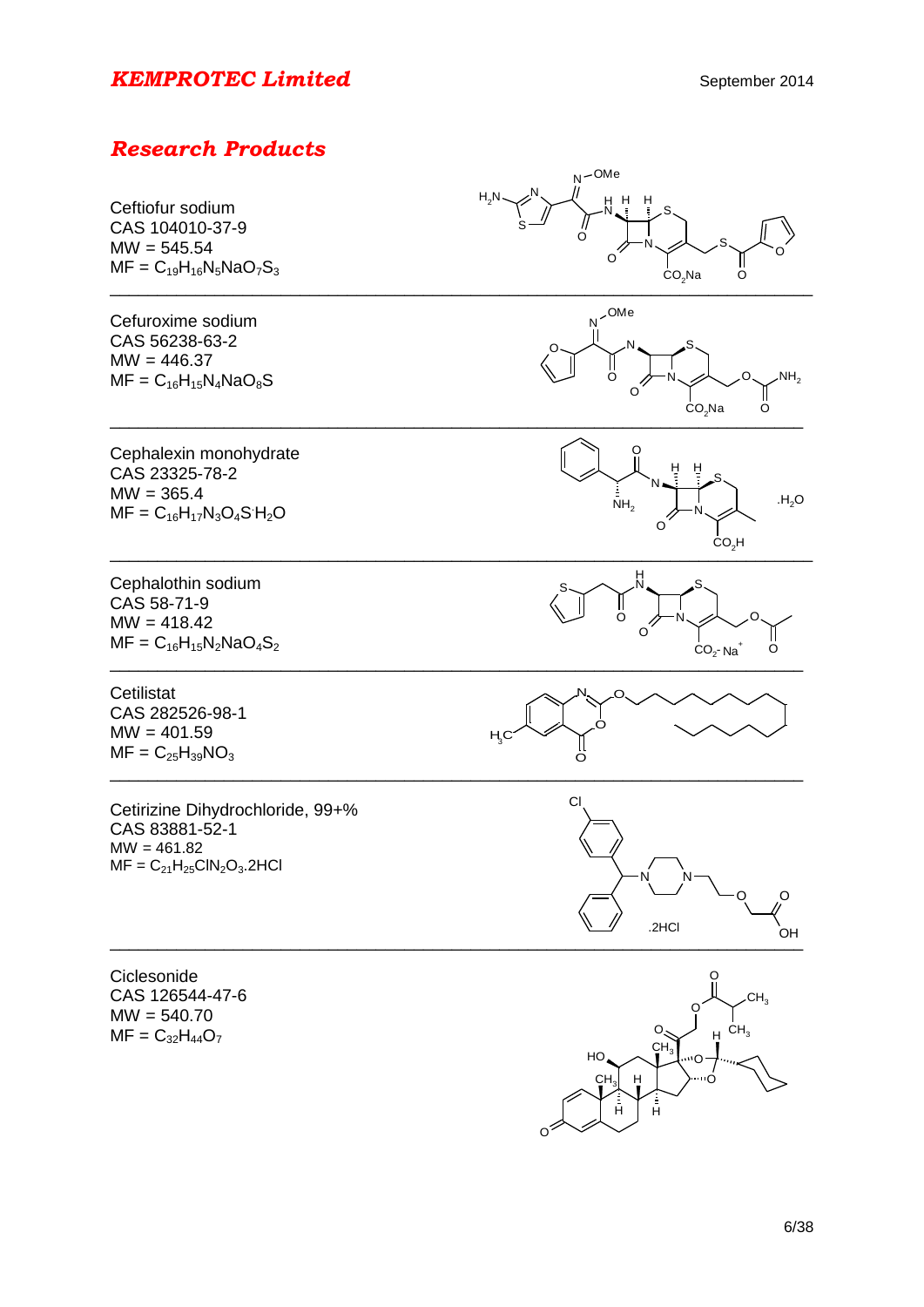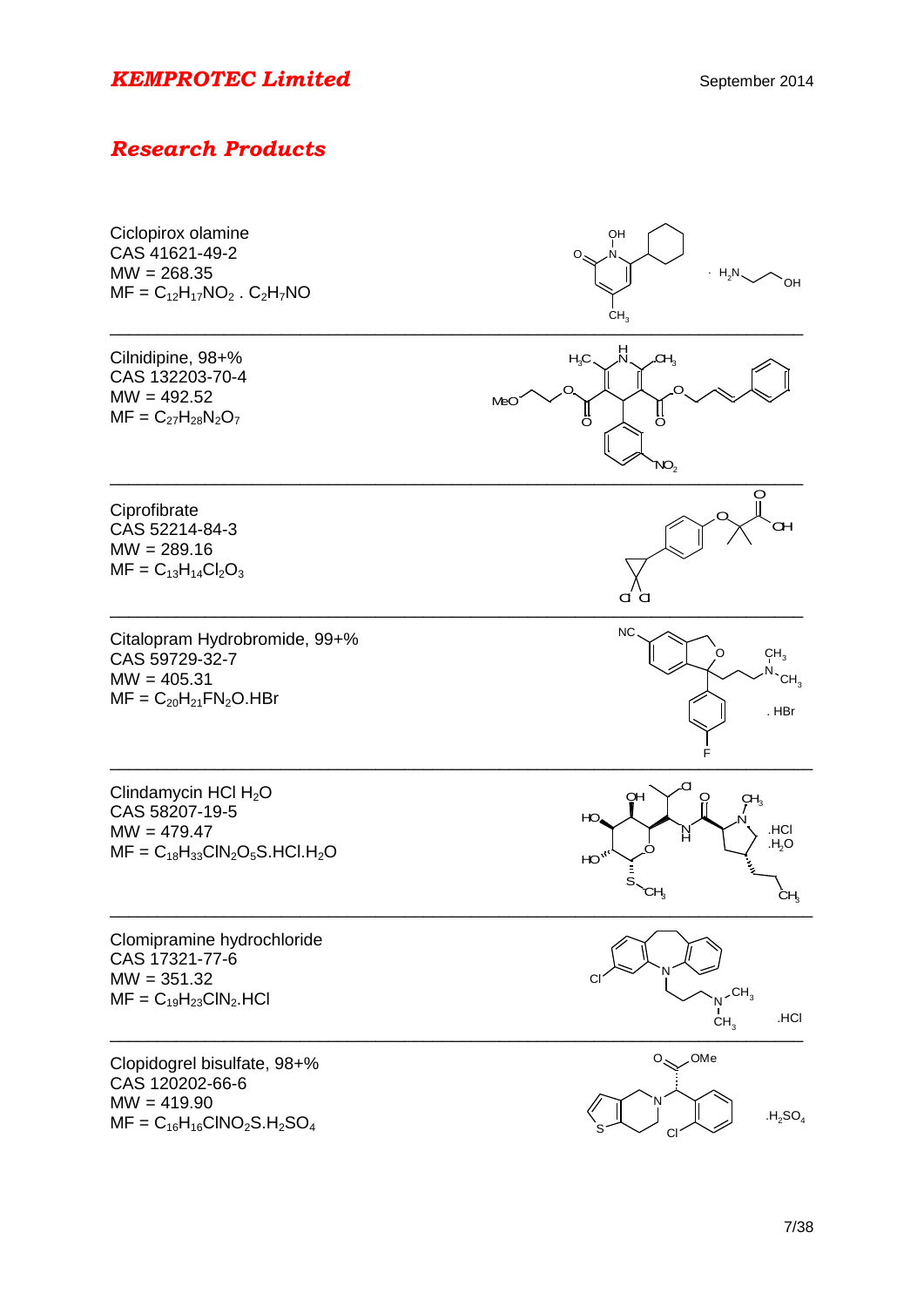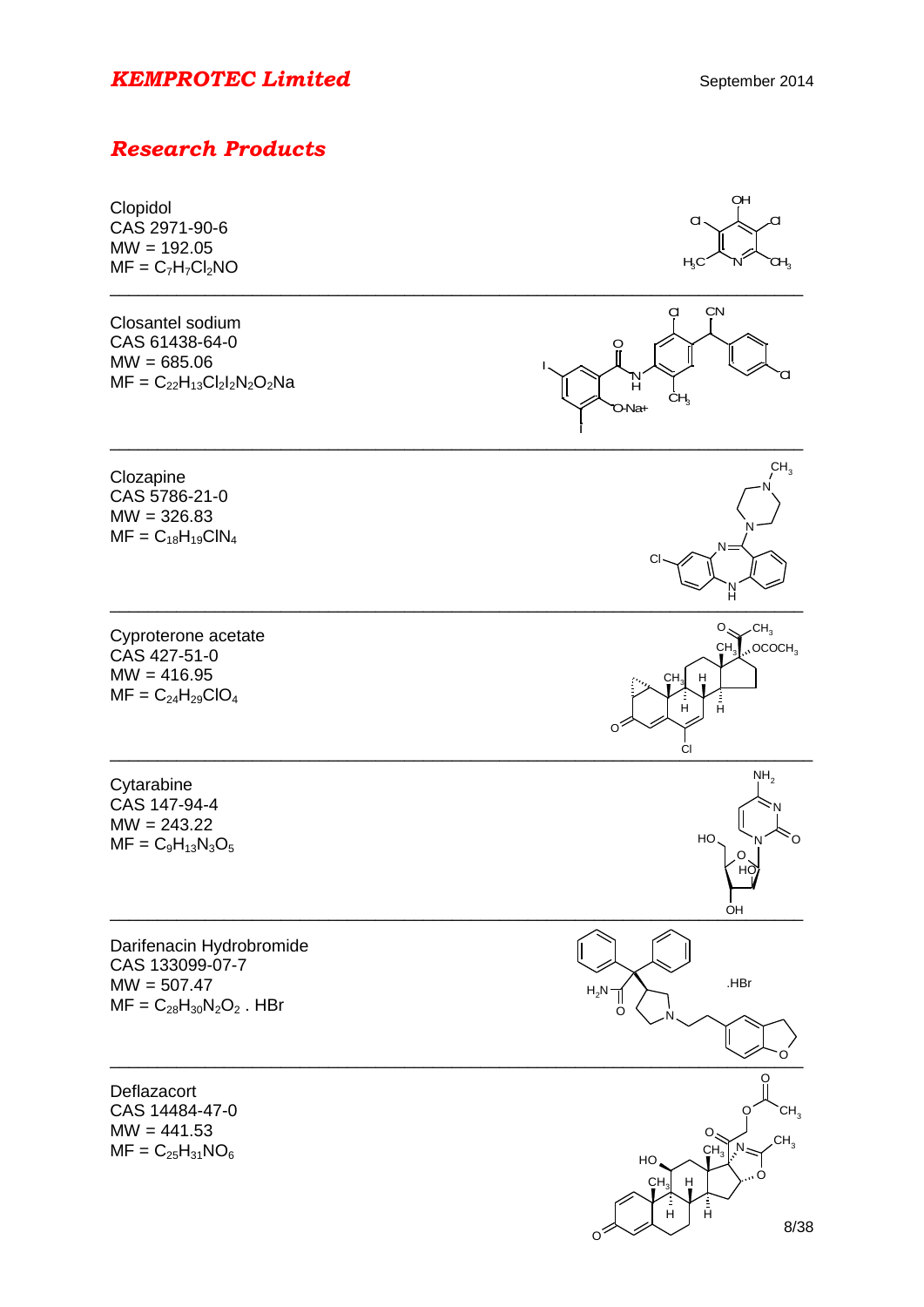| Dehydroepiandrosterone<br>CAS 53-43-0 EINECS 200-175-5<br>$MW = 288.43$<br>$MF = C_{19}H_{28}O_2$                 | $CH3$ <sup>O</sup><br>CH <sub>3</sub><br>HO                                                                      |
|-------------------------------------------------------------------------------------------------------------------|------------------------------------------------------------------------------------------------------------------|
| Desloratidine<br>CAS 100643-71-8<br>$MW = 310.83$<br>$MF = C_{19}H_{19}CIN_2$                                     |                                                                                                                  |
| Dexamethasone 21-phosphate disodium salt, 97+%<br>CAS 2392-39-4<br>$MW = 516.40$<br>$MF = C_{22}H_{28}FNa_2O_8P$  | O<br>ဂူ<br>CH <sub>3</sub><br>P—ONa<br>O<br>HO<br>ONa<br>CH <sub>3</sub><br>"CH <sub>3</sub><br>H<br>Ê<br>Ĥ<br>O |
| Diclofenac<br>CAS 15307-86-5<br>$MW = 296.15$<br>$MF = 15307 - 86 - 5$                                            | CO <sub>2</sub> H<br>СI<br>H<br>CI                                                                               |
| Didanosine, 98+%<br>CAS 69655-05-6<br>$MW = 236.23$<br>$MF = C_{10}H_{12}N_4O_3$                                  | HN<br>HO                                                                                                         |
| Dimemorfan phosphate<br>CAS 36304-84-4<br>$MW = 353.39$<br>$MF = C18H25N$ . H3PO4                                 | $H_3C$<br>$\cdot$ H <sub>3</sub> PO <sub>4</sub><br>н<br>$N - CH3$                                               |
| Dobutamine Hydrochloride, 98+%<br>CAS 49745-95-1 EINECS 256-464-1<br>$MW = 337.85$<br>$MF = C_{18}H_{23}NO_3.HCl$ | HO<br>HO<br>H<br>OH<br>$H_3C$<br>.HCI                                                                            |
| Donepezil Hydrochloride, 99+%<br>CAS 120011-70-3<br>$MW = 415.96$<br>$MF = C24H29NO3. HCl$                        | Ő<br>MeO<br>.HCI<br>MeO                                                                                          |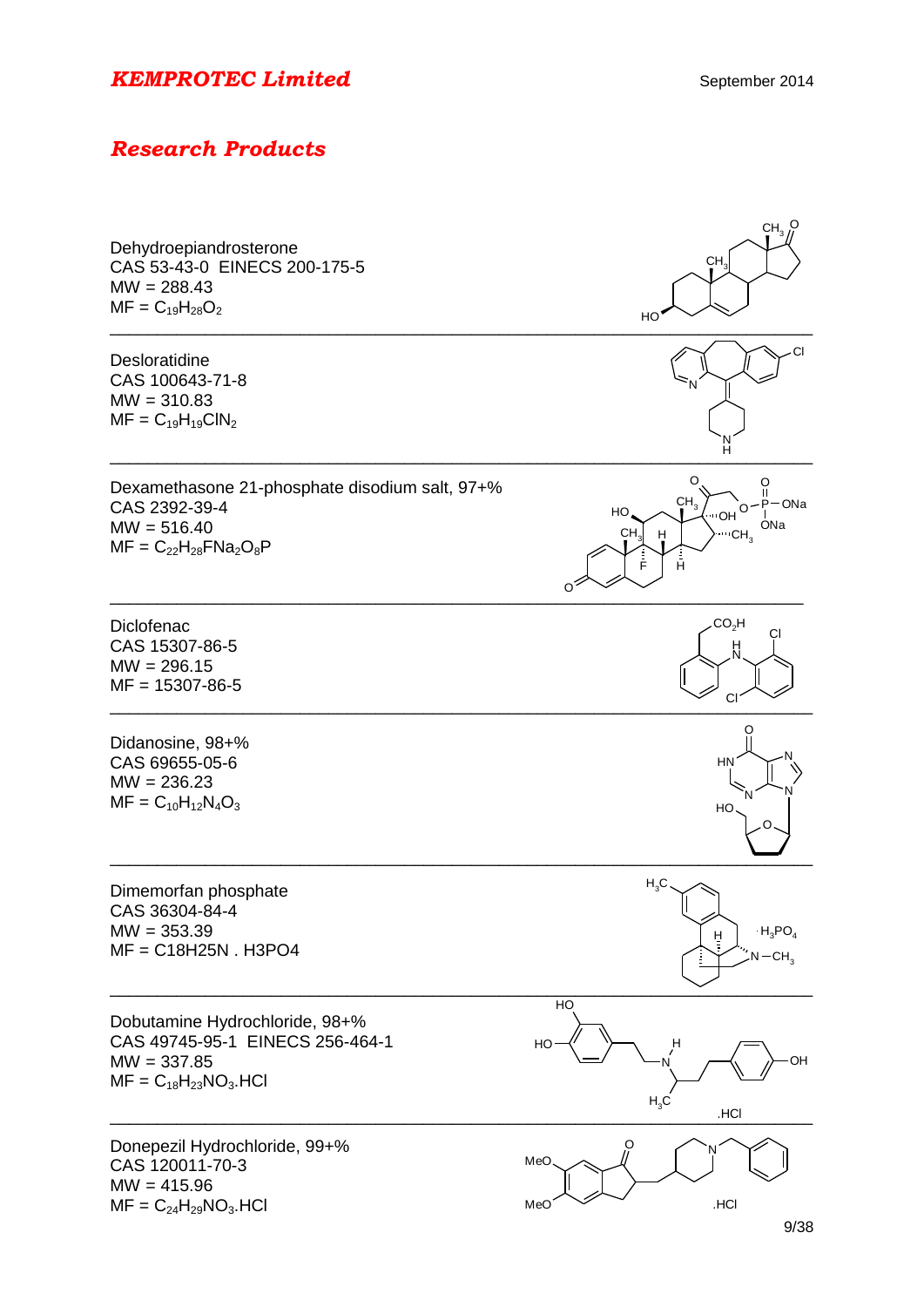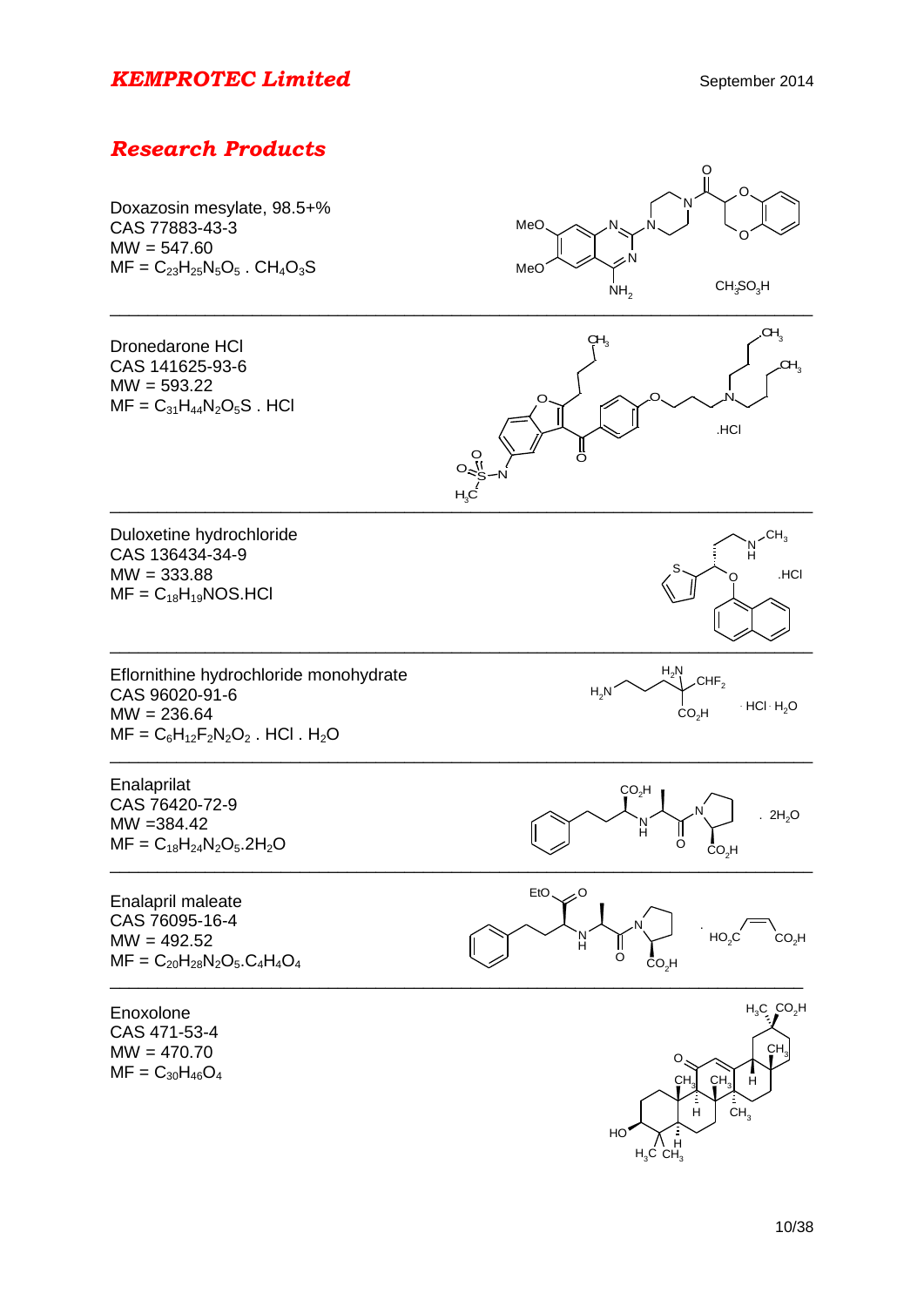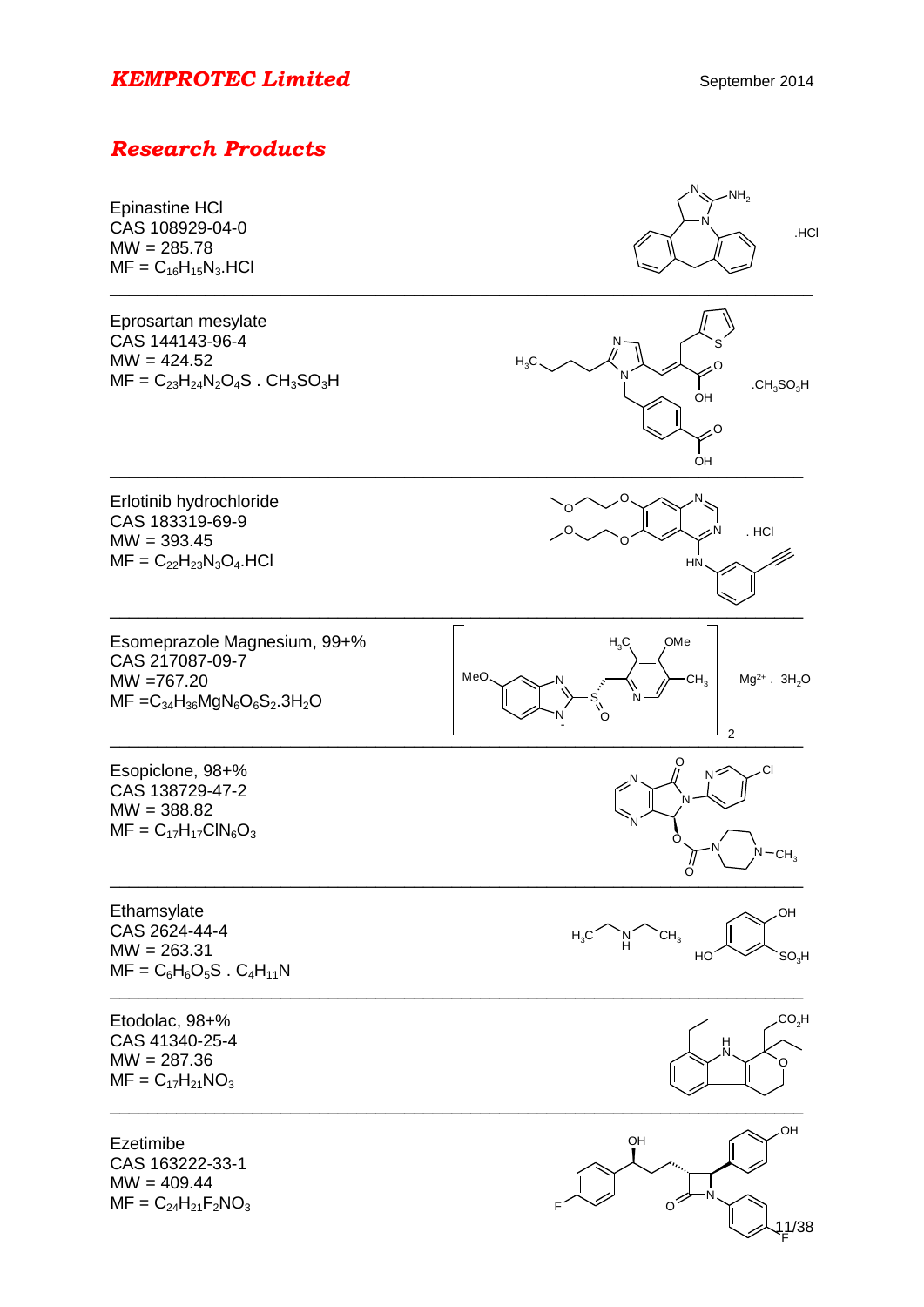| Felbamate<br>CAS 25451-15-4<br>$MW = 238.25$<br>$MF = C_{11}H_{14}N_2O_4$                     | H <sub>2</sub> N<br>NH,                                                                              |
|-----------------------------------------------------------------------------------------------|------------------------------------------------------------------------------------------------------|
| Fenofibrate<br>CAS 49562-28-9<br>$MW = 360.84$<br>$MF = C_{20}H_{21}ClO_4$                    | O                                                                                                    |
| Fexofenadine HCI, 98+%<br>CAS 153439-40-8<br>$MW = 538.13$<br>$MF = C_{32}H_{39}NO_4$ . HCl   | CH <sub>3</sub><br>OH<br>CO <sub>2</sub> H<br>OH<br>$CH^3$<br>.HCI                                   |
| Finasteride, 98.5+%<br>CAS 98319-26-7<br>$MW = 372.56$<br>$MF = C_{23}H_{36}N_2O_2$           | <b>CONHtBu</b><br>CH <sub>3</sub><br>CH <sub>3</sub><br>н<br>$\overline{H}$<br>H<br>Ĥ<br>O<br>'N<br> |
| Fingolimod hydrochloride<br>CAS 162359-56-0<br>$MW = 343.93$<br>$MF = C_{19}H_{33}NO_2$ . HCI | $NH2$ . HCI<br>HO<br>OH<br>$H_3C$ .                                                                  |
| Fluconazole, 98.5%<br>CAS 86386-73-4<br>$MW = 306.28$<br>$MF = C_{13}H_{12}F_2N_6O$           | N<br>N<br>OH<br>F                                                                                    |
| Flucytosin, 98.5+%<br>CAS 2022-85-7 EINECS 217-968-7<br>$MW = 129.09$<br>$MF = C_4H_4FN_3O$   | NH <sub>2</sub>                                                                                      |
| Flufenamic acid<br>CAS 530-78-9<br>$MW = 281.23$<br>$MF = C_{14}H_{10}F_3NO_2$                | CF <sub>3</sub><br>'N<br>H<br>CO <sub>2</sub> H                                                      |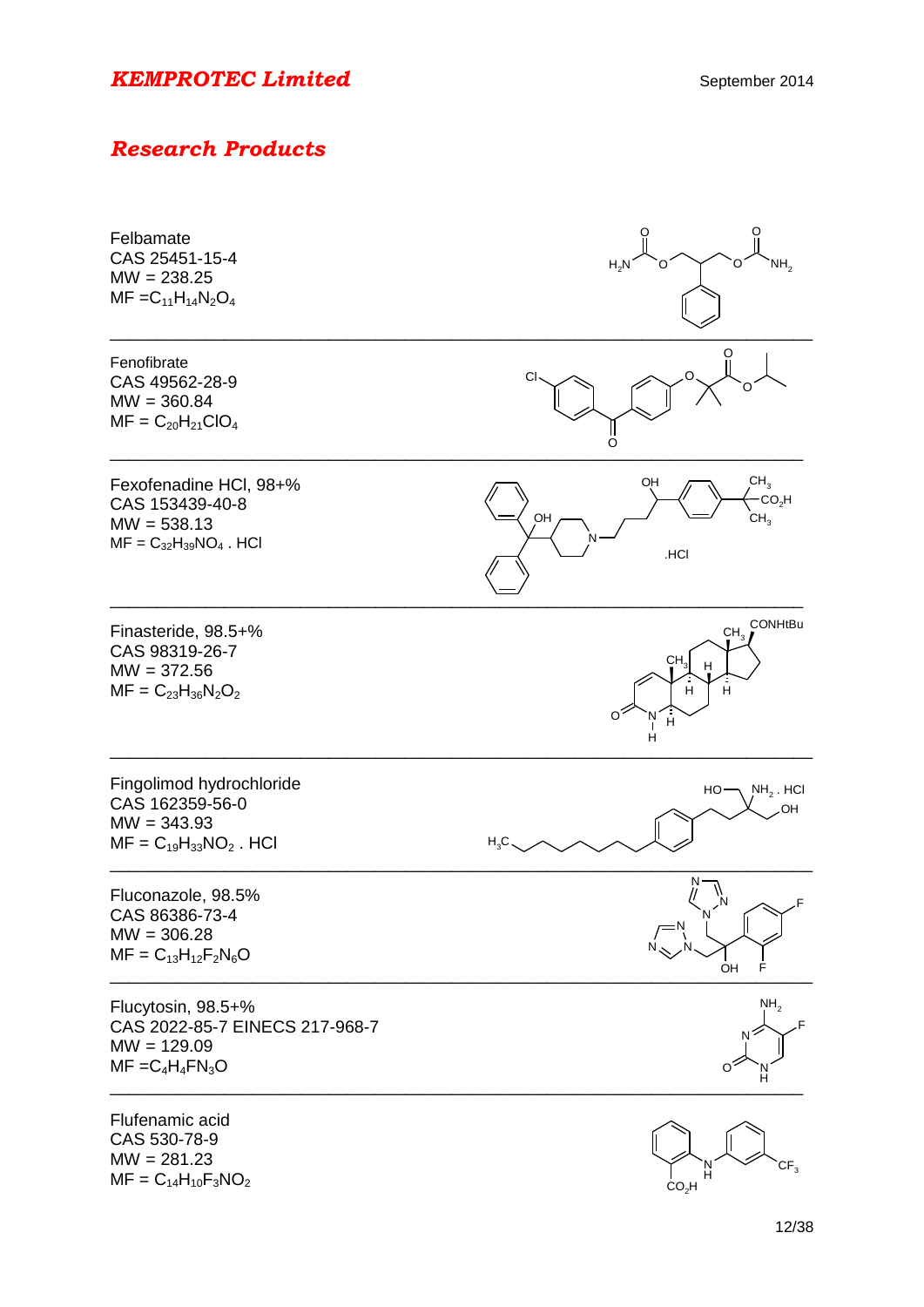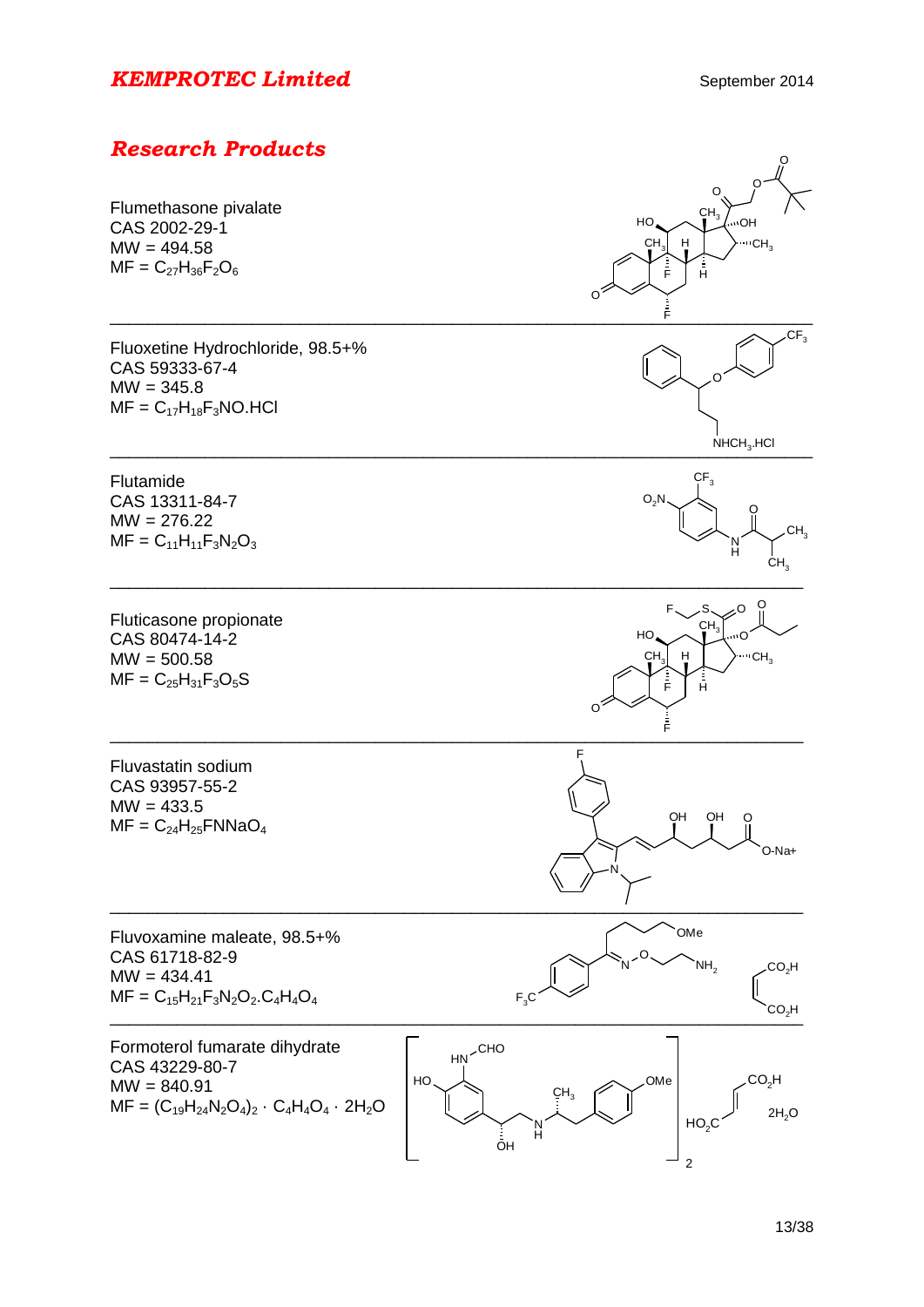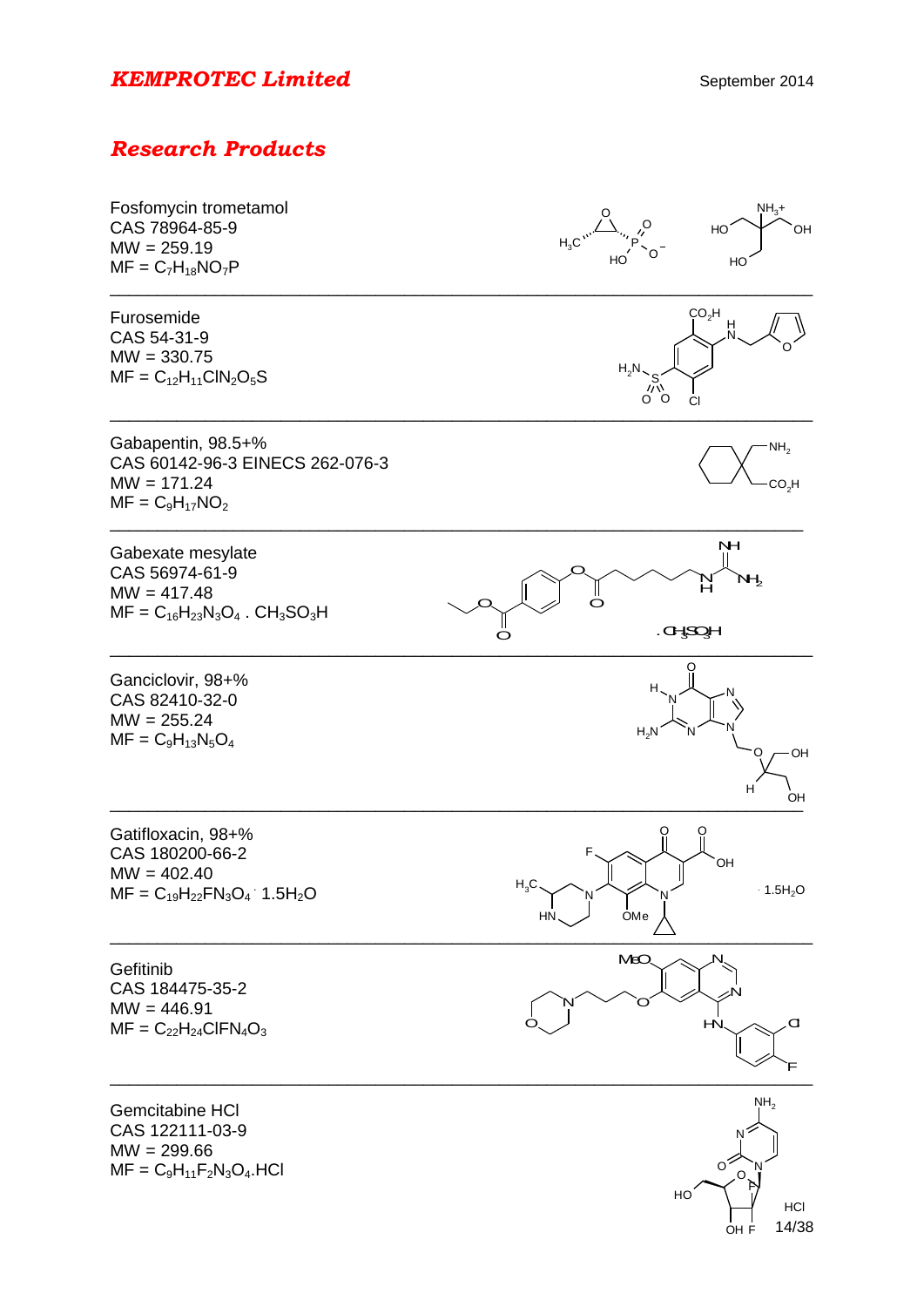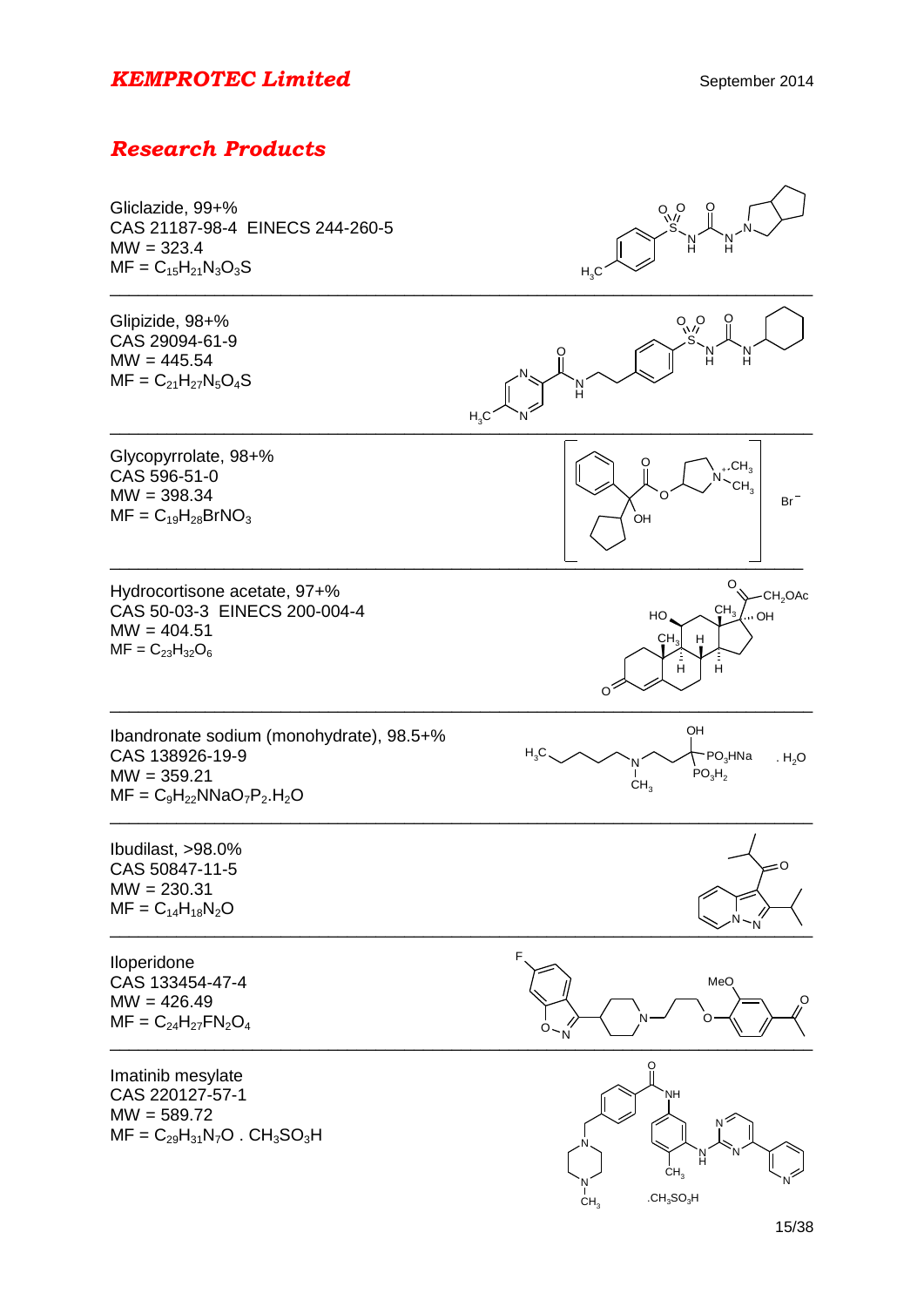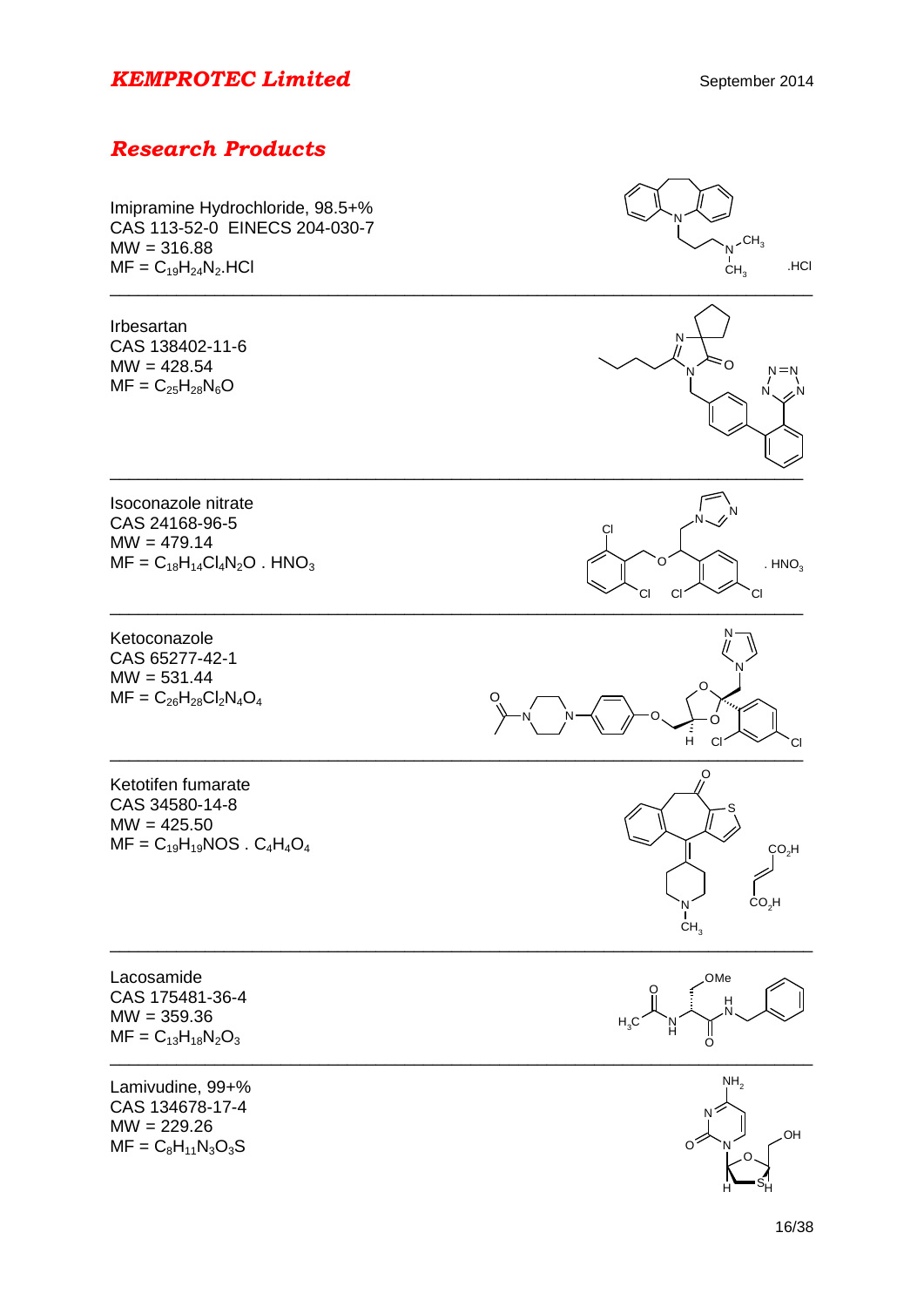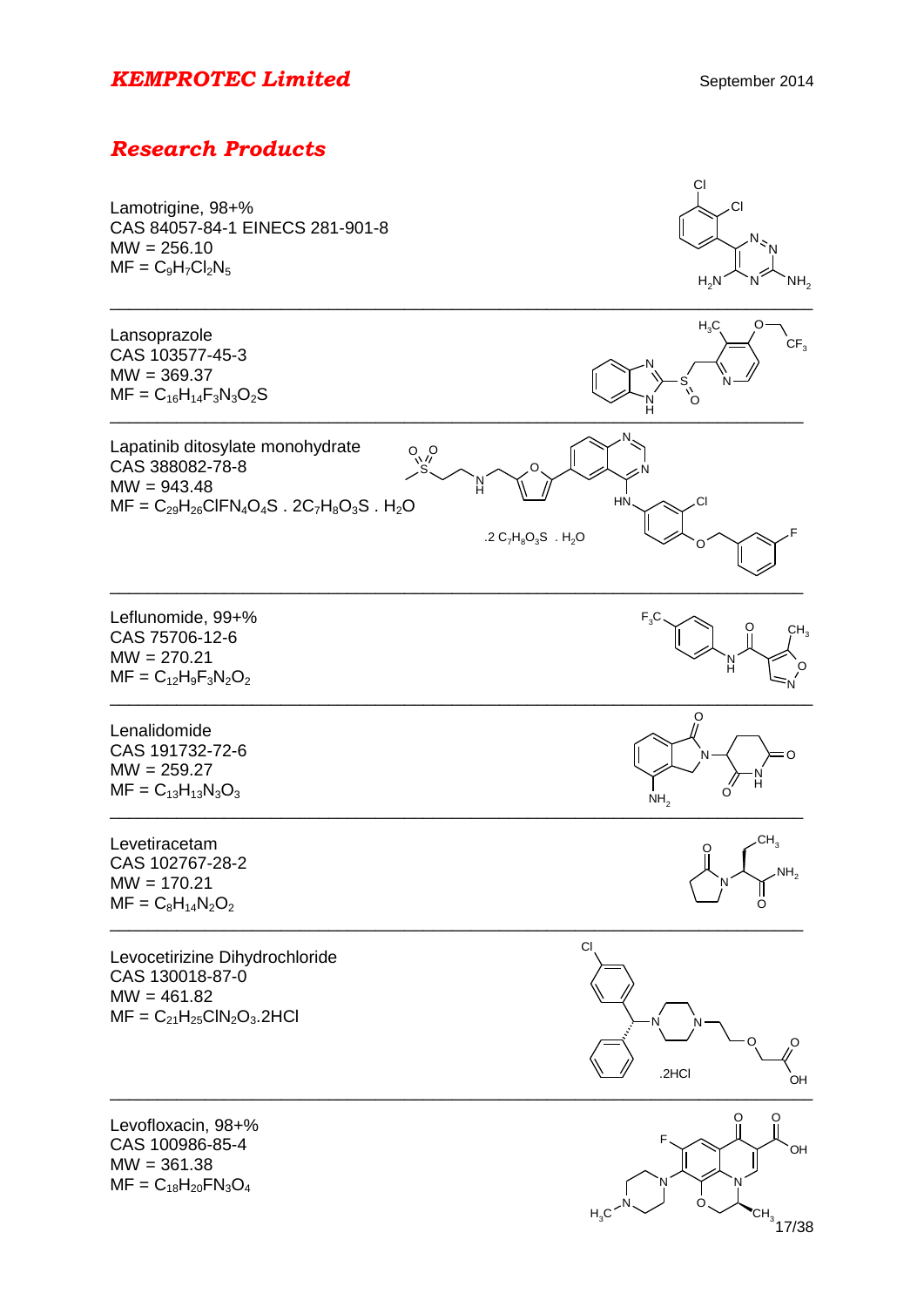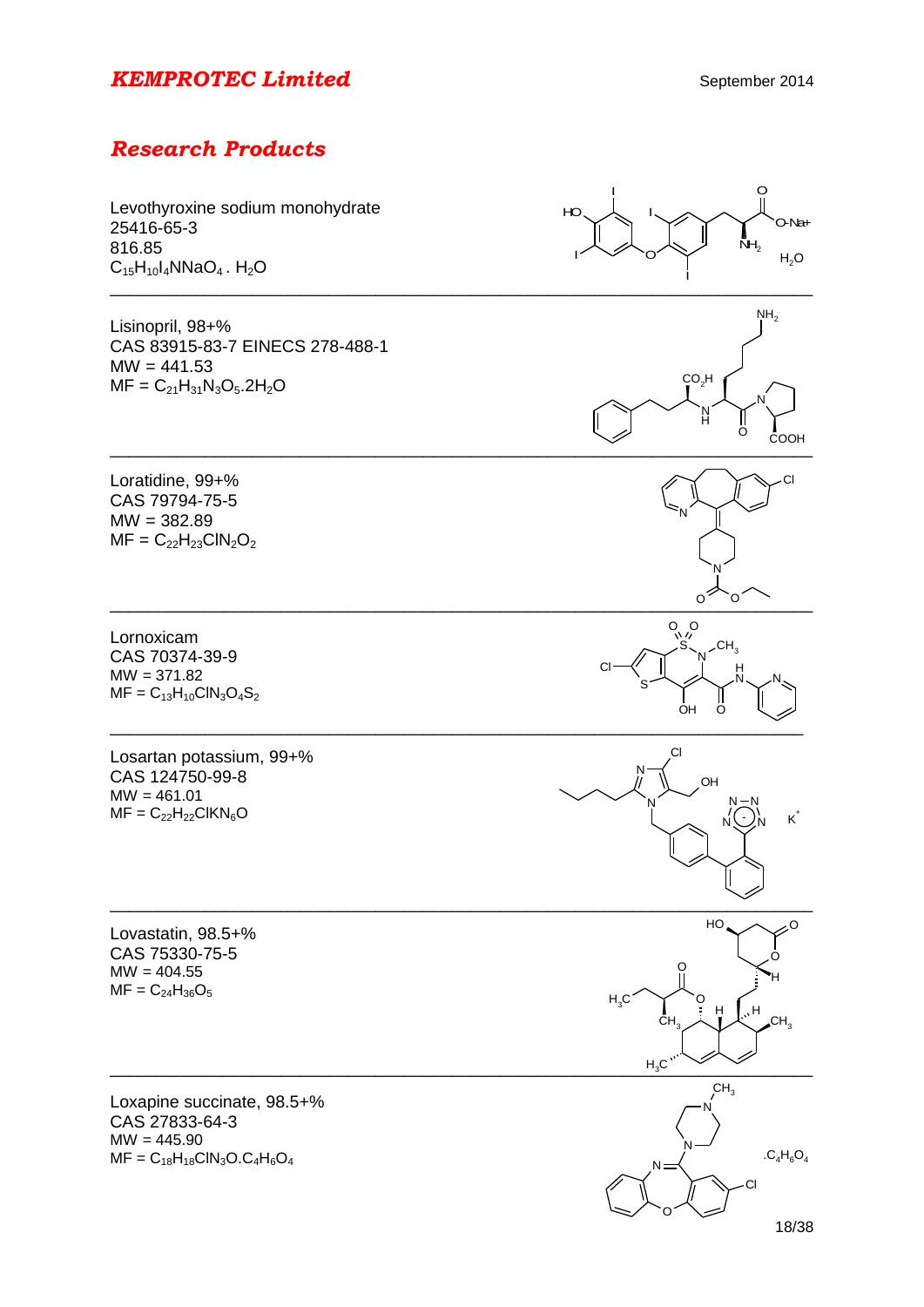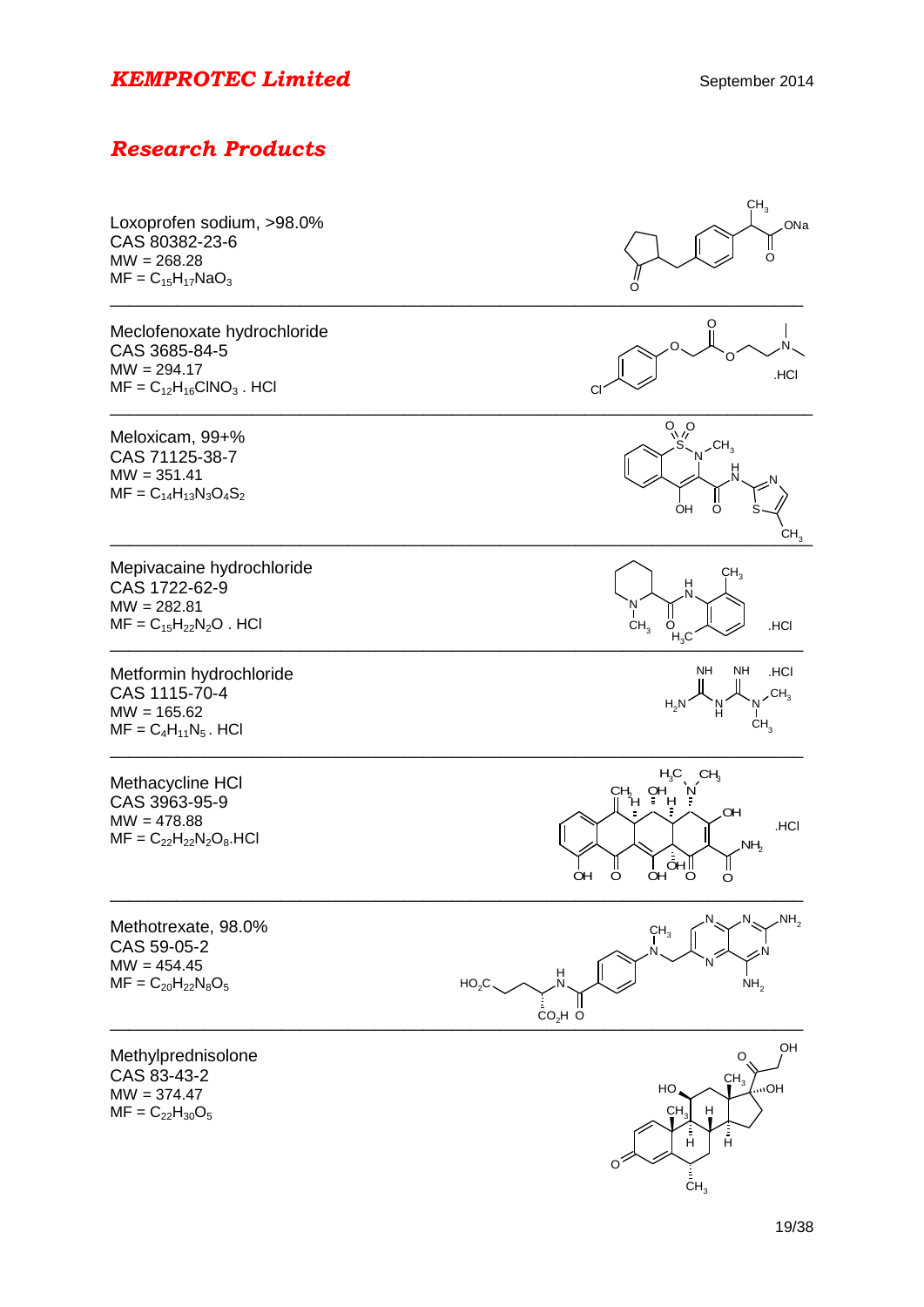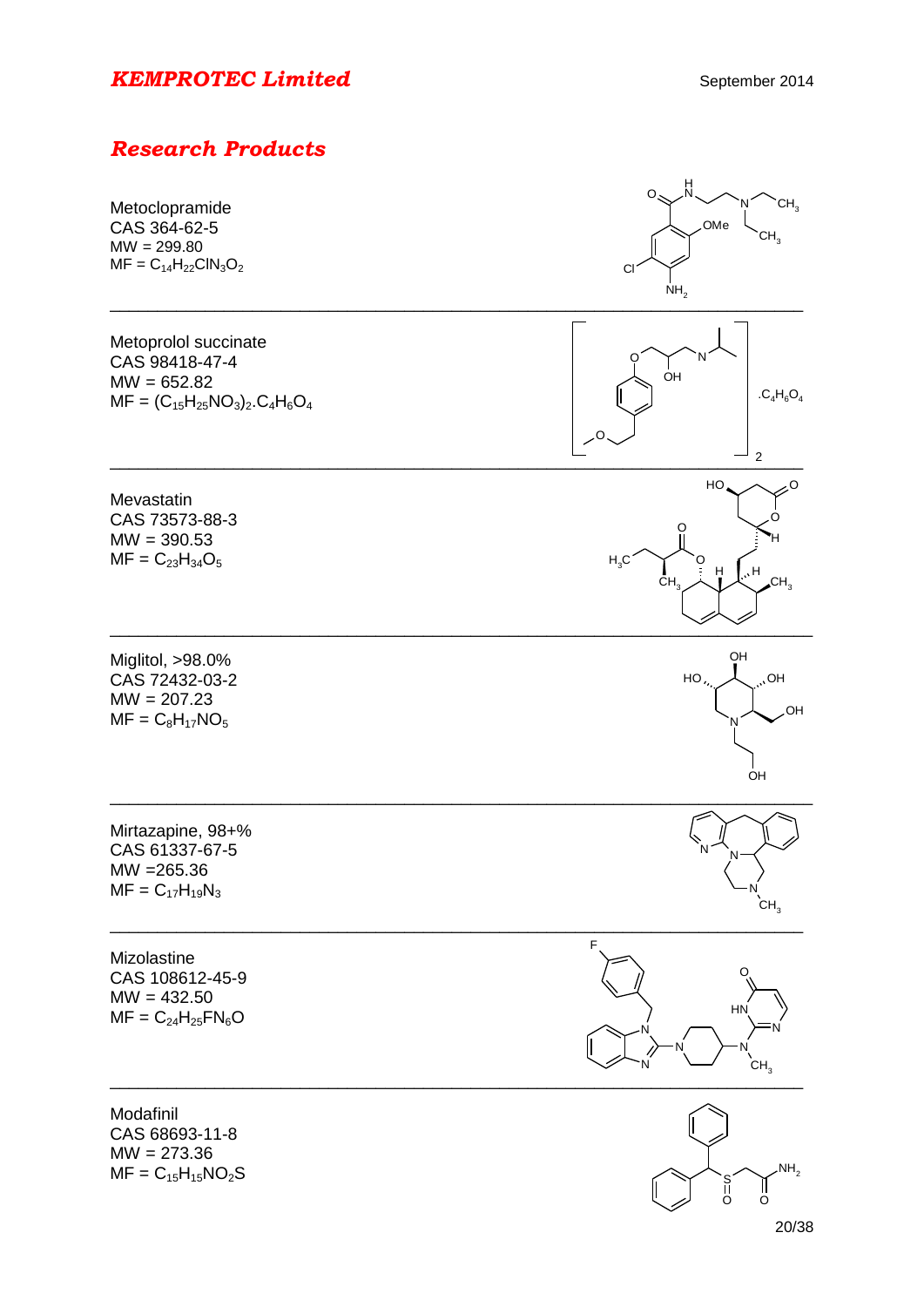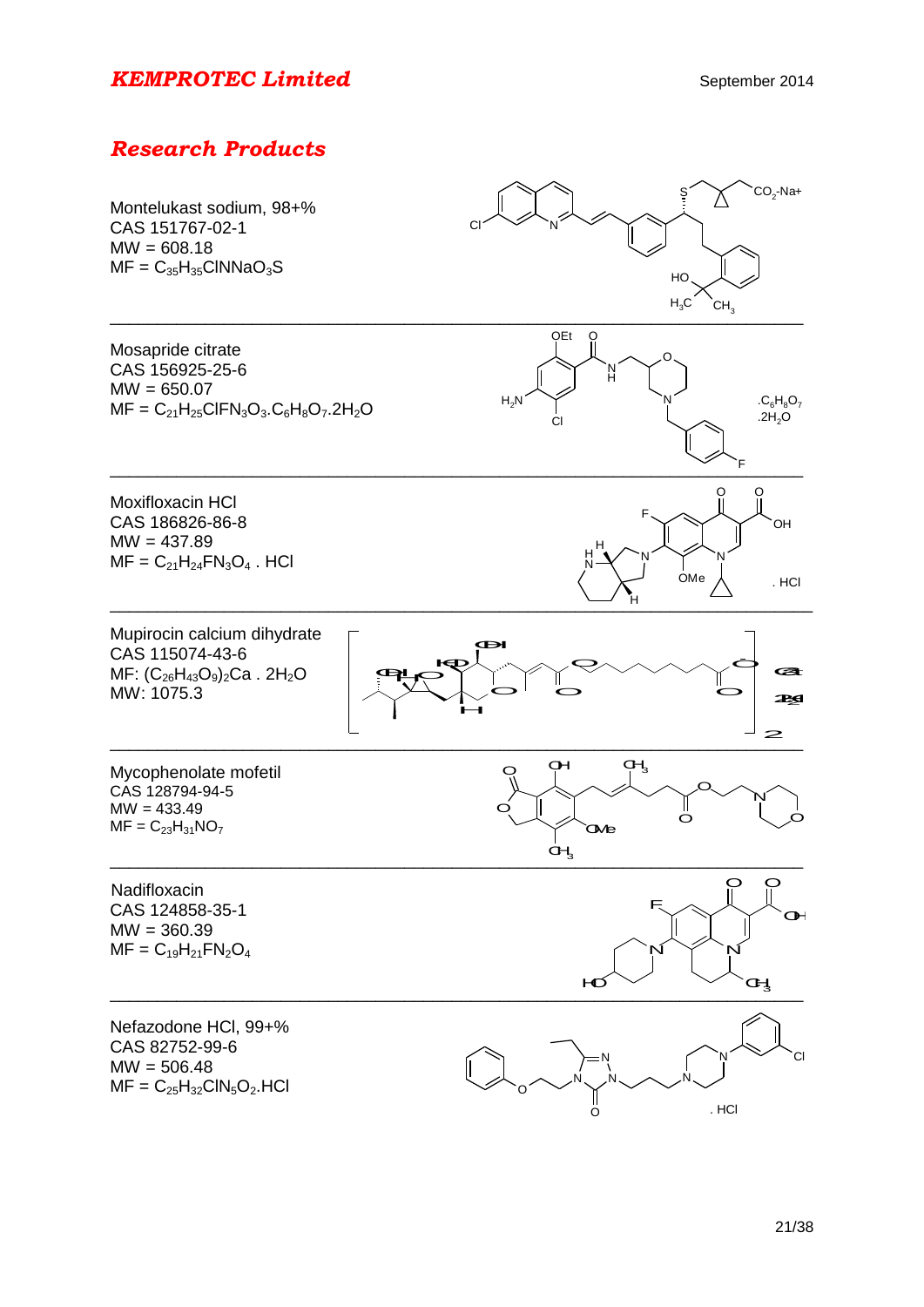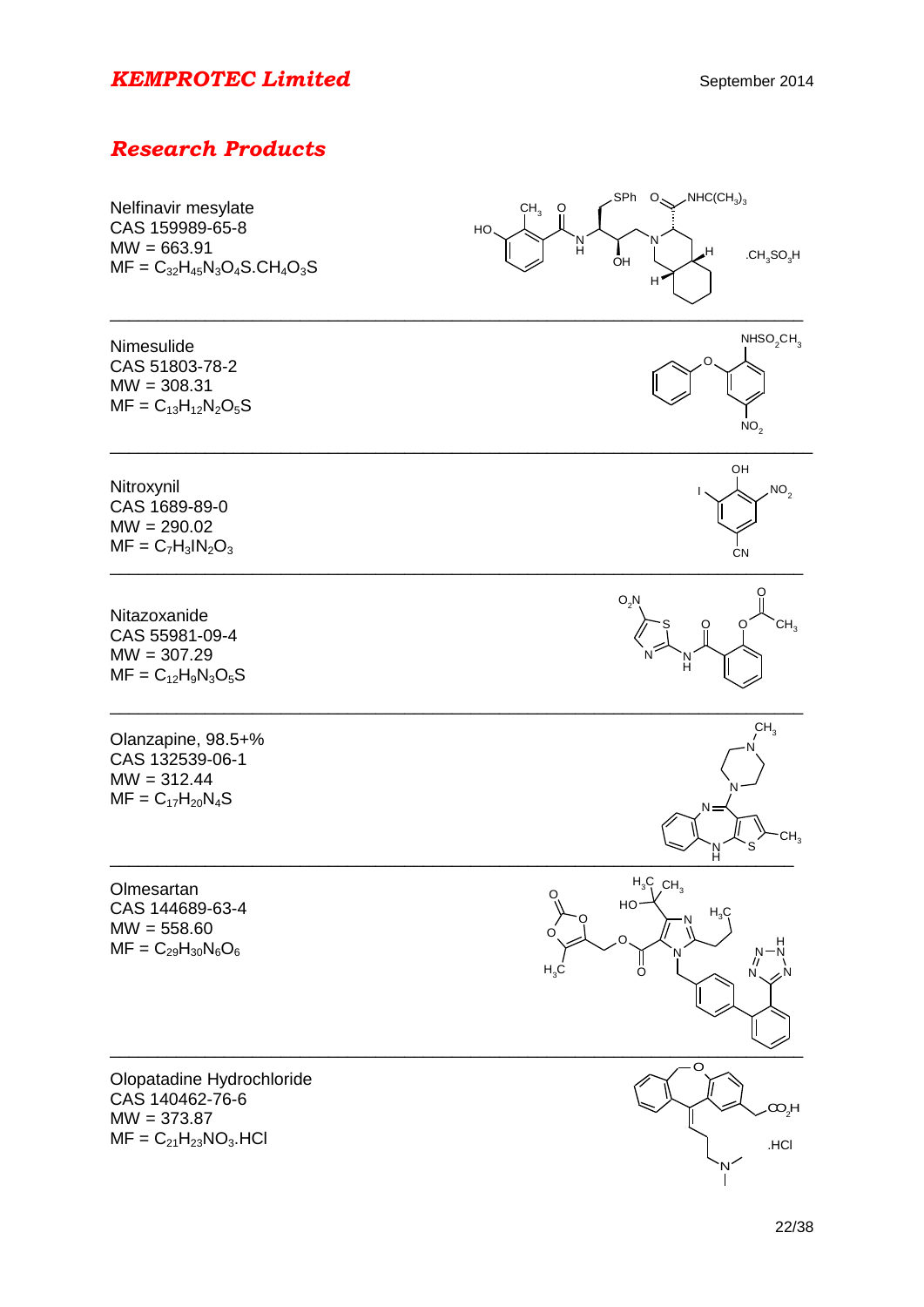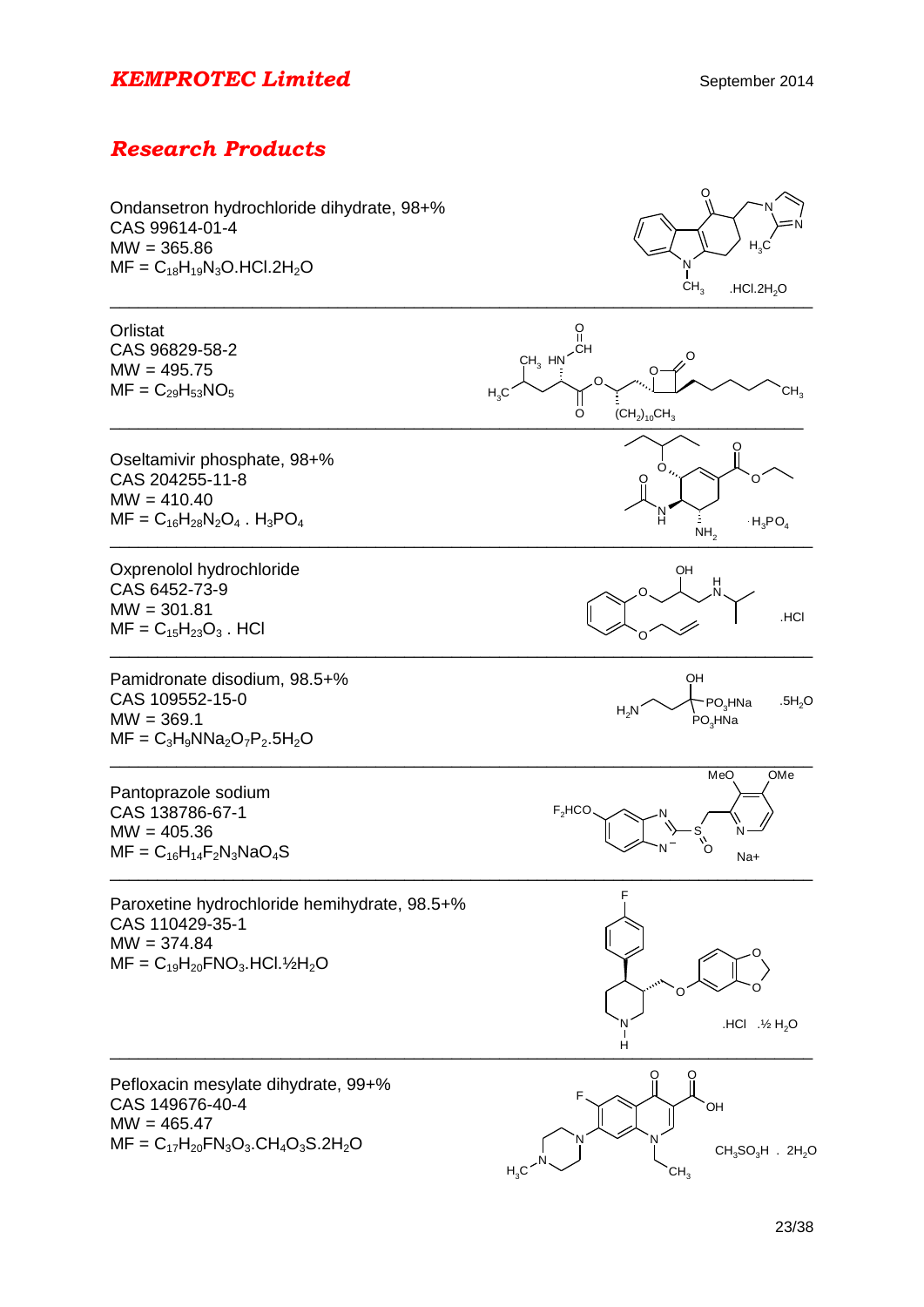| Pemetrexed disodium heptahydrate<br>CAS 150399-23-8<br>$MW = 597.37$<br>$MF = C_{20}H_{19}N_5Na_2O_6$ . 7H <sub>2</sub> O | <b>ONa</b><br>О.<br>ONa<br>H<br>$H_2N$<br>റ<br>. $7 H2O$<br>N<br>H                                |
|---------------------------------------------------------------------------------------------------------------------------|---------------------------------------------------------------------------------------------------|
| Perindopril erbumine<br>CAS 107133-36-8<br>$MW = 441.6$<br>$MF = C_{19}H_{32}N_2O_5$ . $C_4H_{11}N$                       | HO <sub>2</sub> C<br>$0\sim 0$<br>NH <sub>2</sub><br>н<br>ő<br>н                                  |
| Perospirone hydrochloride dihydrate<br>CAS 129273-38-7<br>$MW = 499.05$<br>$MF = C_{23}H_{30}N_4O_2S.HCl.2H_2O$           | $\mathbb{H}_{\zeta}$<br>O<br>H<br>.HCl. $2H2O$<br>$N - S$                                         |
| Pioglitazone HCI<br>CAS 112529-15-4<br>$MW = 392.91$<br>$MF = C_{19}H_{20}N_2O_3S.HCl$                                    | H<br>.HCI<br>Ω                                                                                    |
| Pitavastatin calcium<br>CAS 147526-32-7<br>$MW = 881.01$<br>$MF = C_{50}H_{46}CaF_2N_2O_8$                                | $Ca2+$<br>OH<br>OH<br>O                                                                           |
| Pleuromutilin, 85+%<br>CAS 125-65-5<br>$MW = 378.51$<br>$MF = C_{22}H_{34}O_5$                                            | O<br>CH <sub>3</sub><br>HO<br>$H_{3}C$<br>H <sub>3</sub> C<br>$H_2C = S$<br>CH <sub>3</sub><br>HO |
| Pranlukast hemihydrate<br>CAS 150821-03-7<br>$MW = 490.52$<br>$MF = C_{27}H_{23}N_5O_4 0.5H_2O$                           | . $0.5 H2O$<br>NΗ<br>HN.<br>O<br>O                                                                |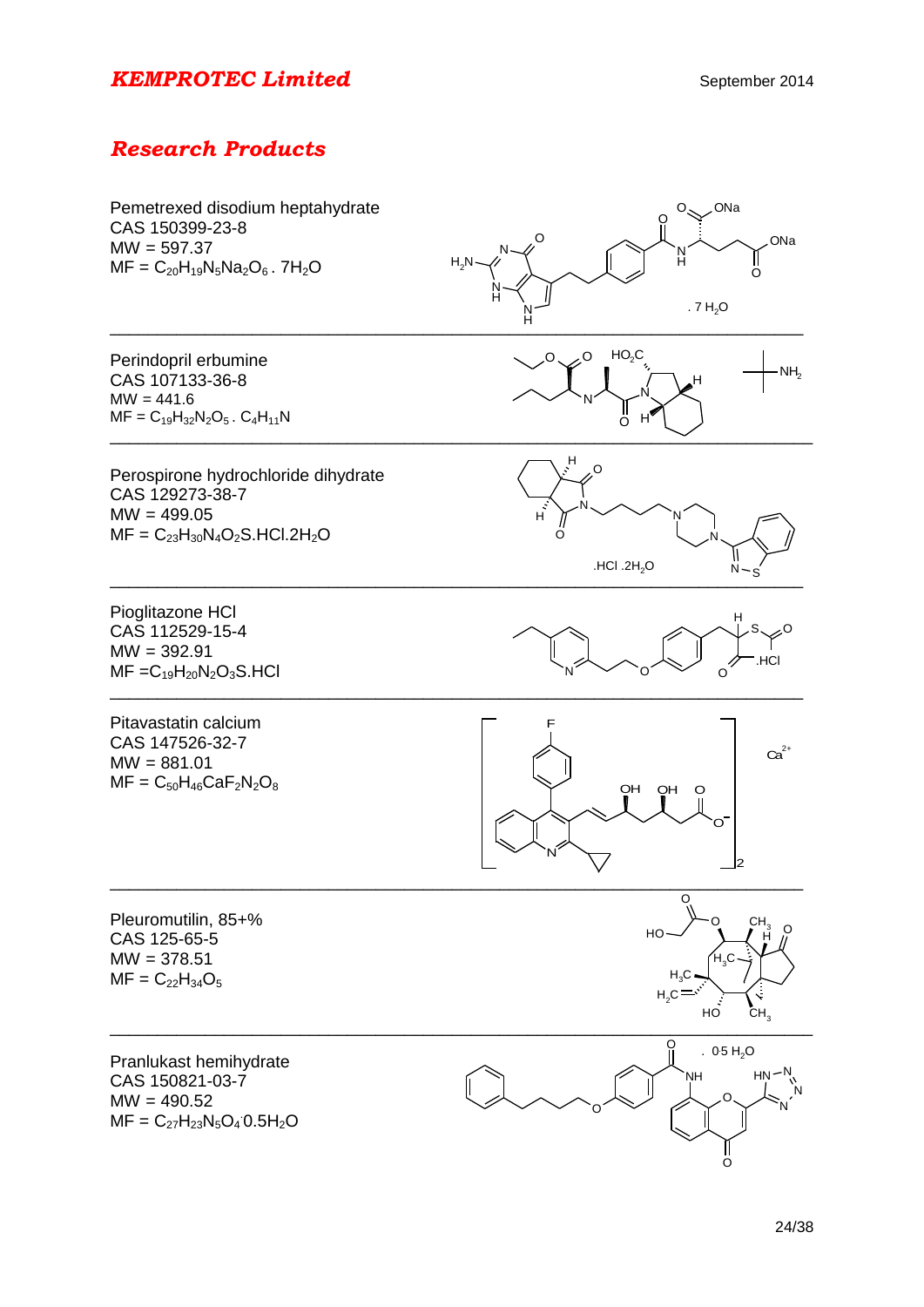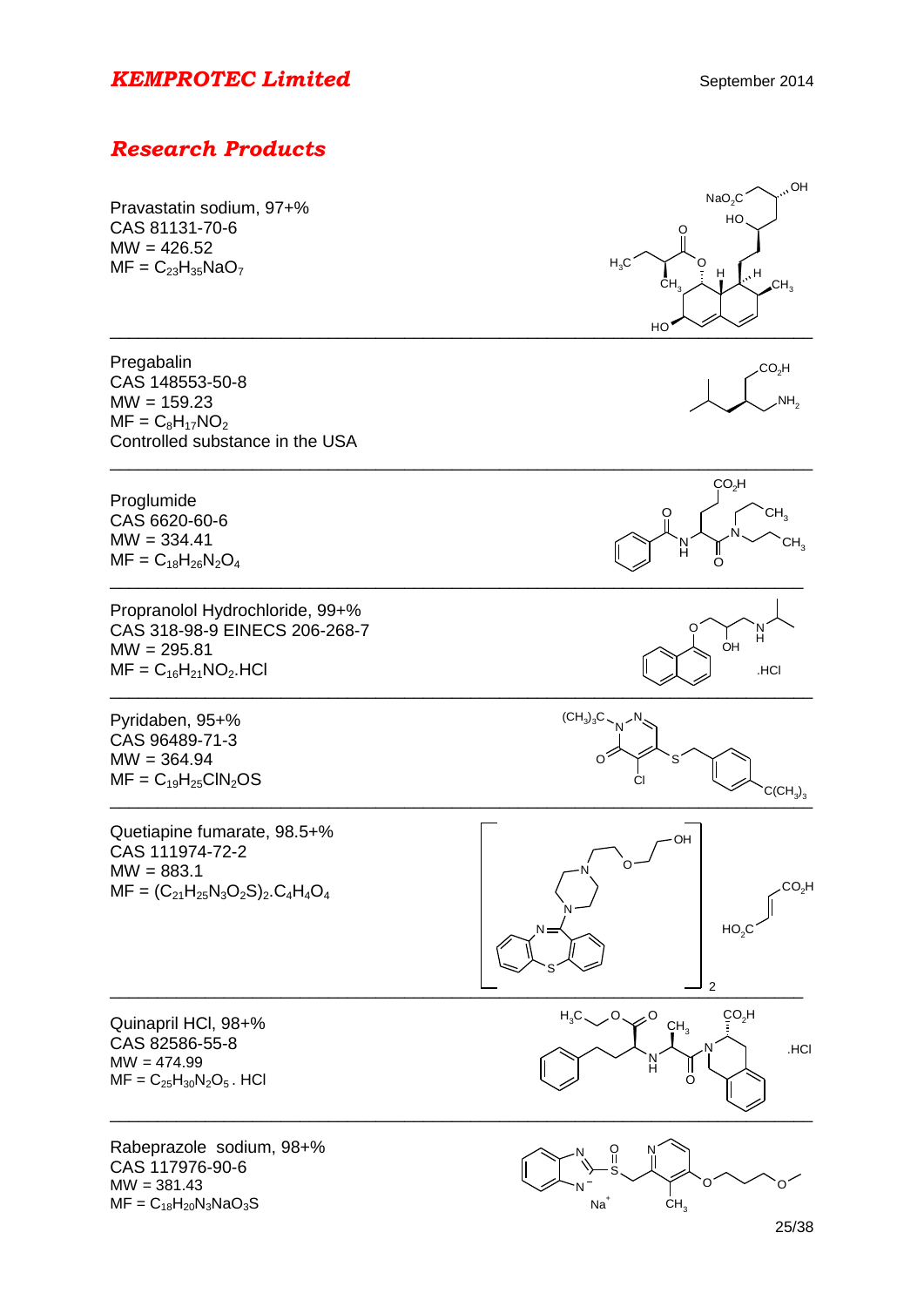# *Research Products*



N<sup>-0</sup> 26/38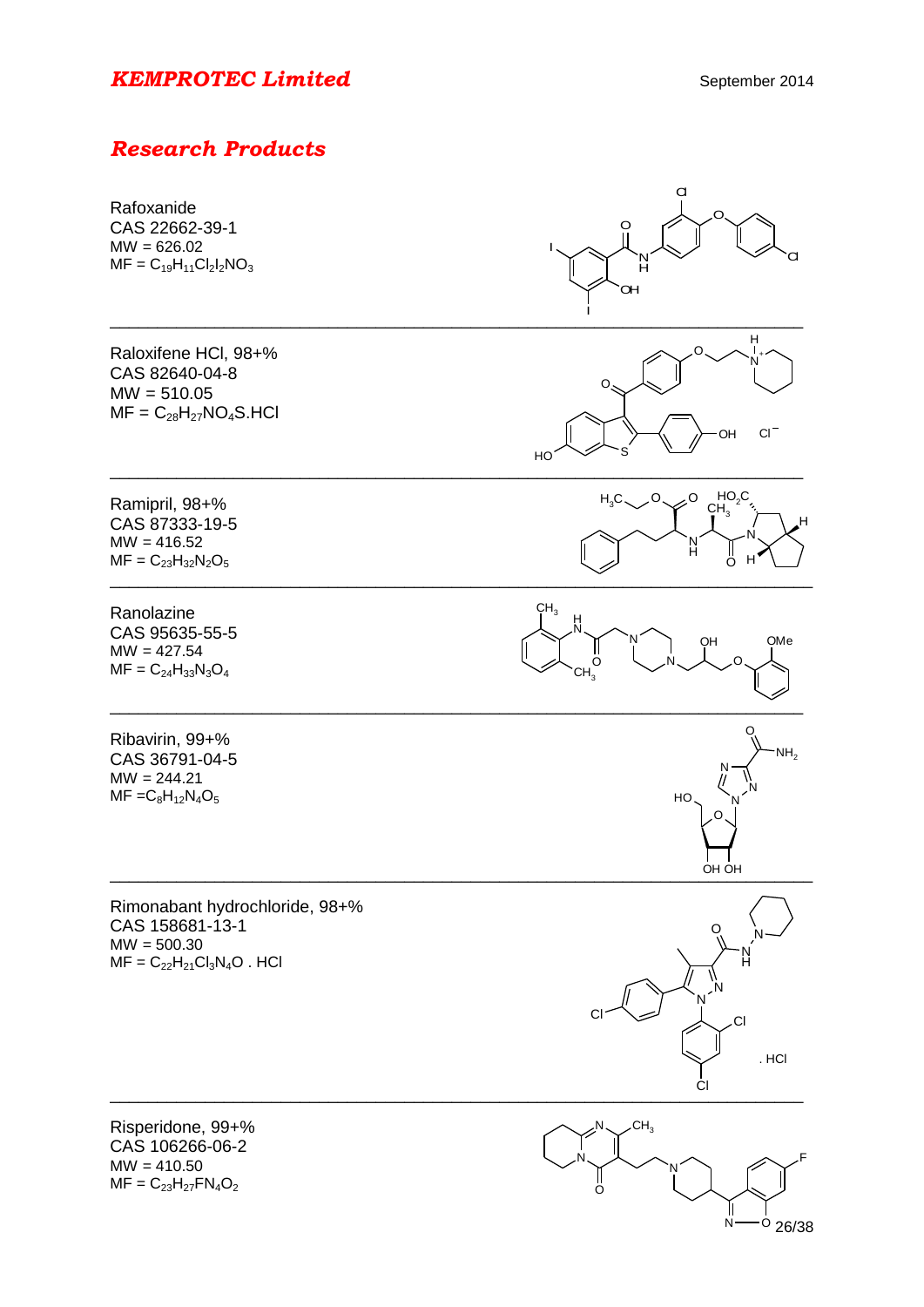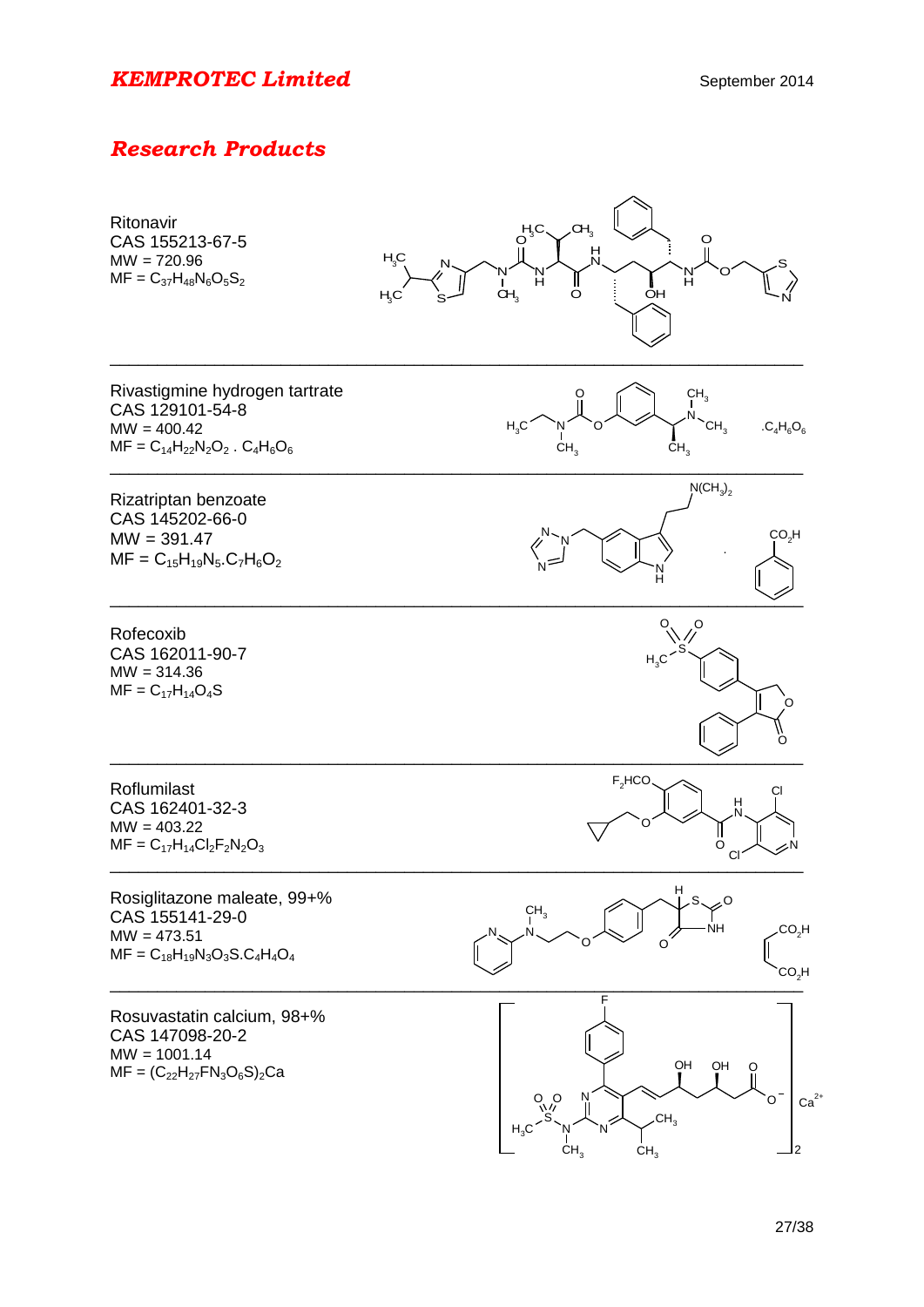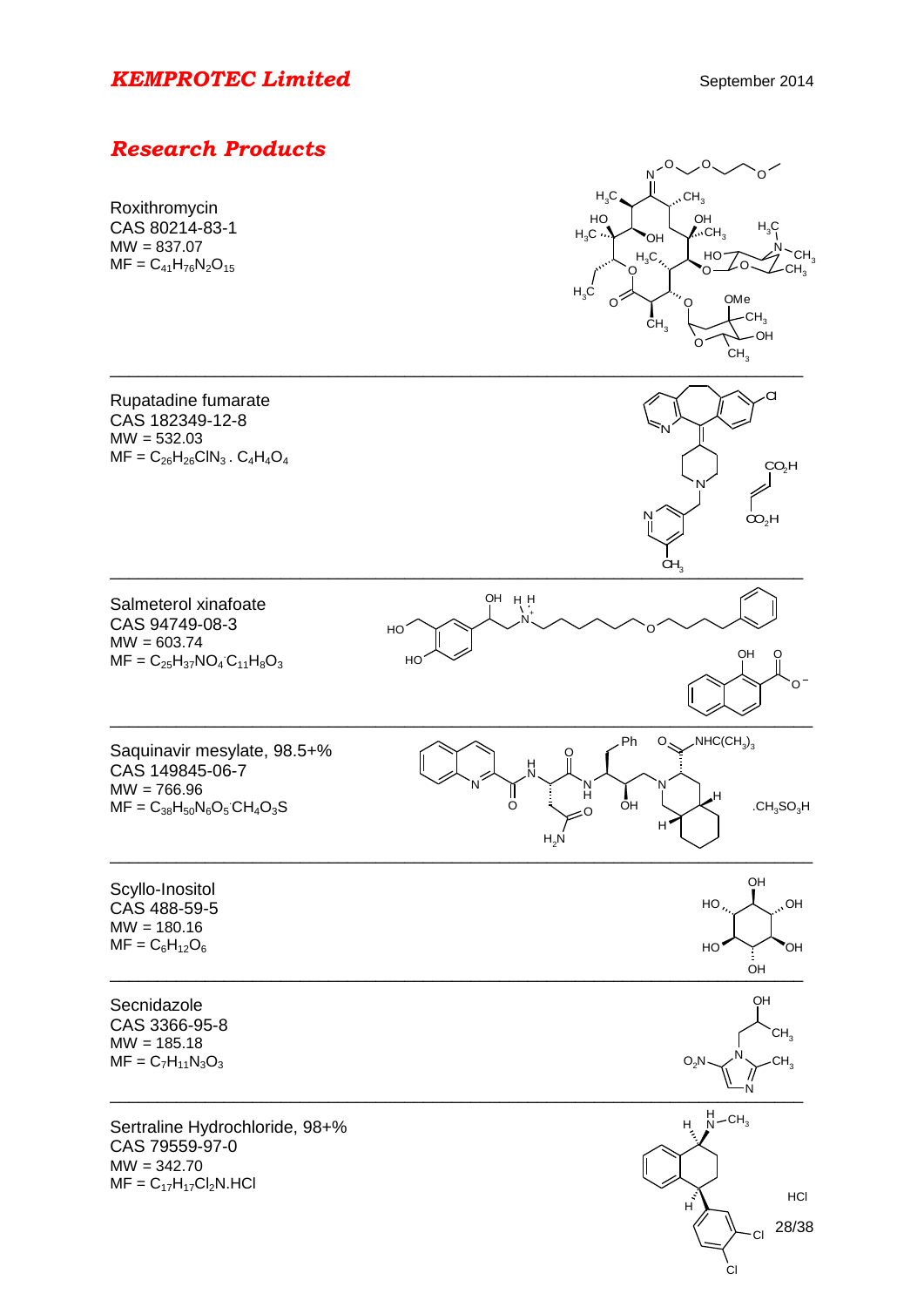# *Research Products*



29/38

N

 $\circ$ <sup> $\leq$ </sup>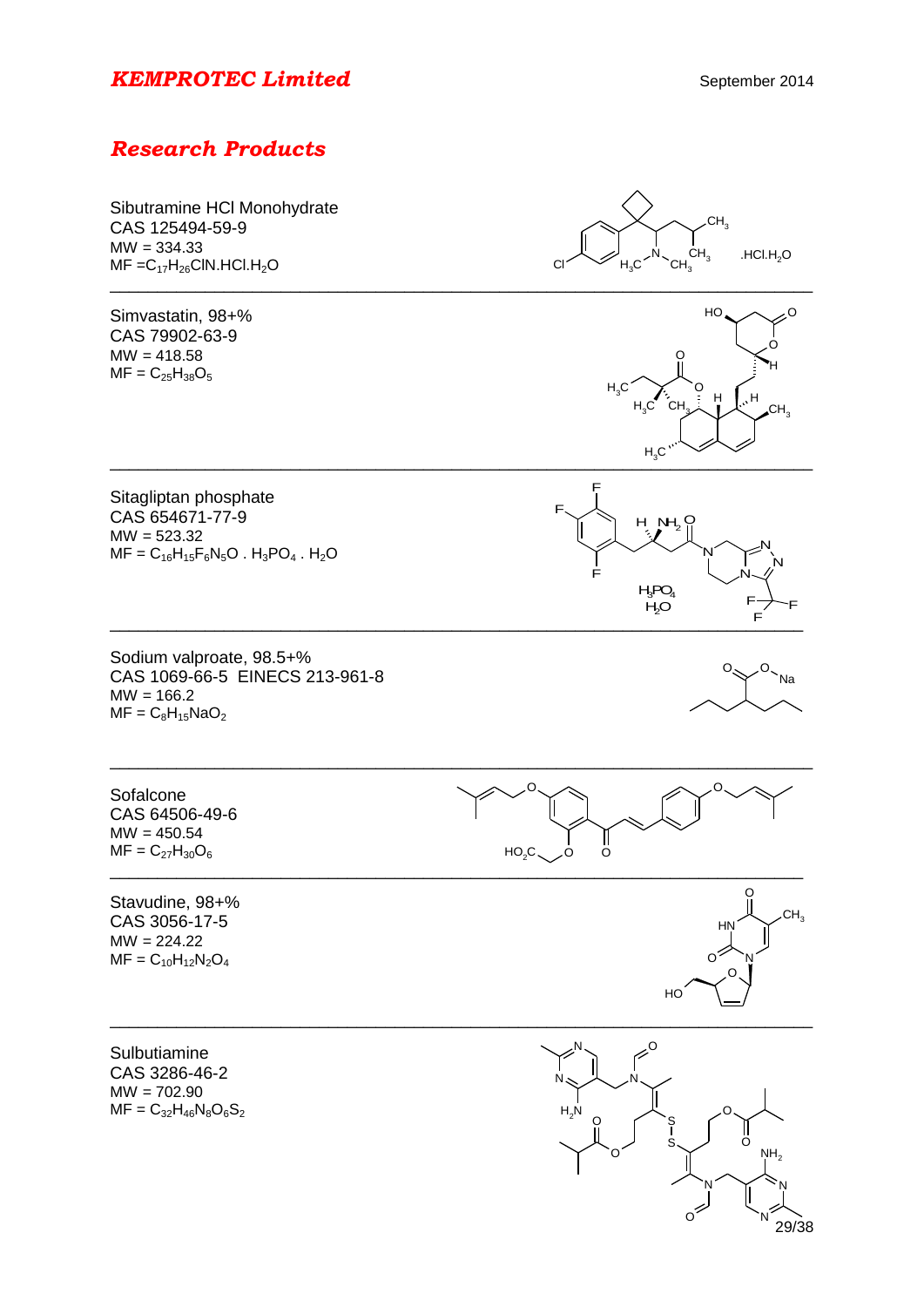# *Research Products*



30/38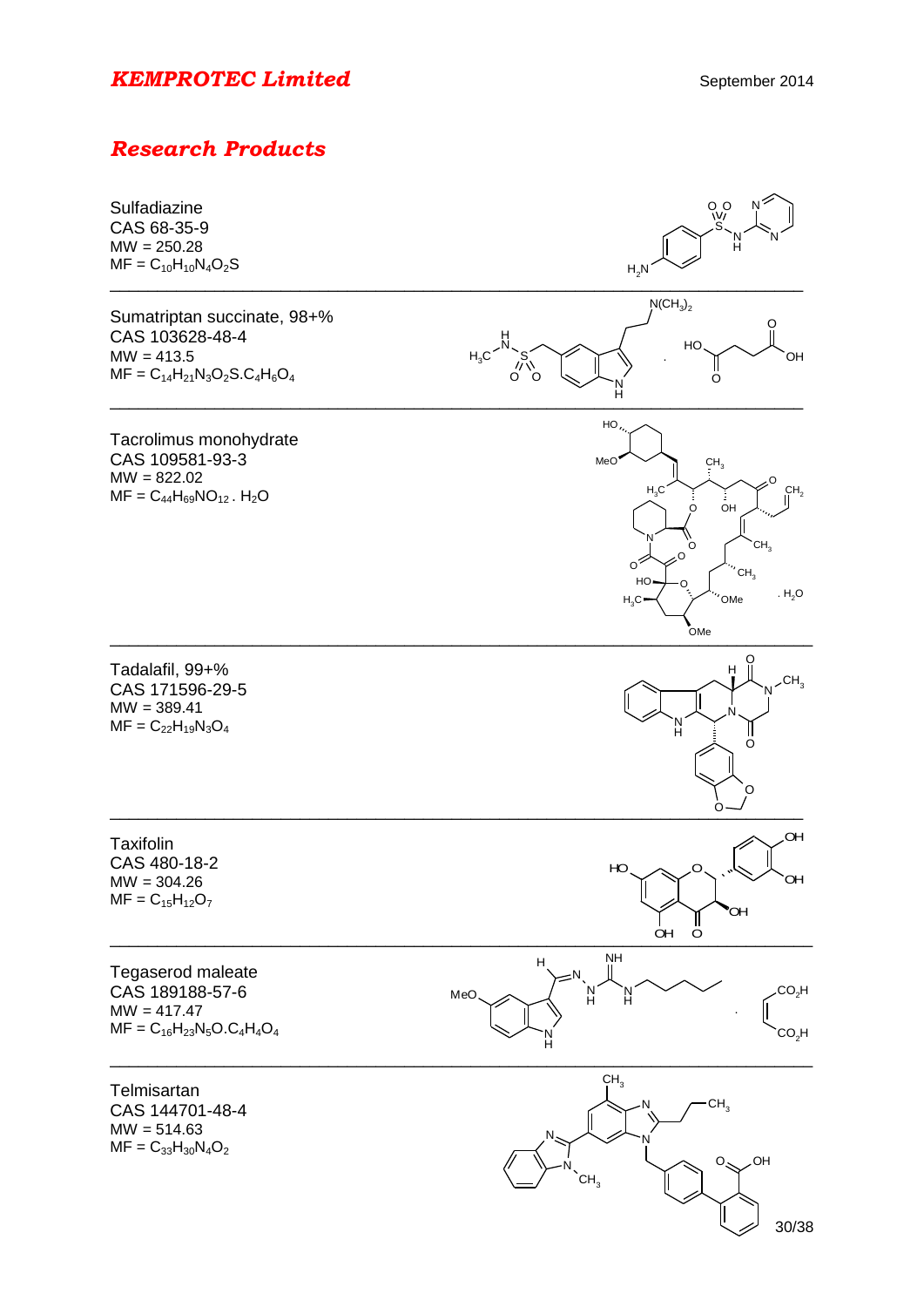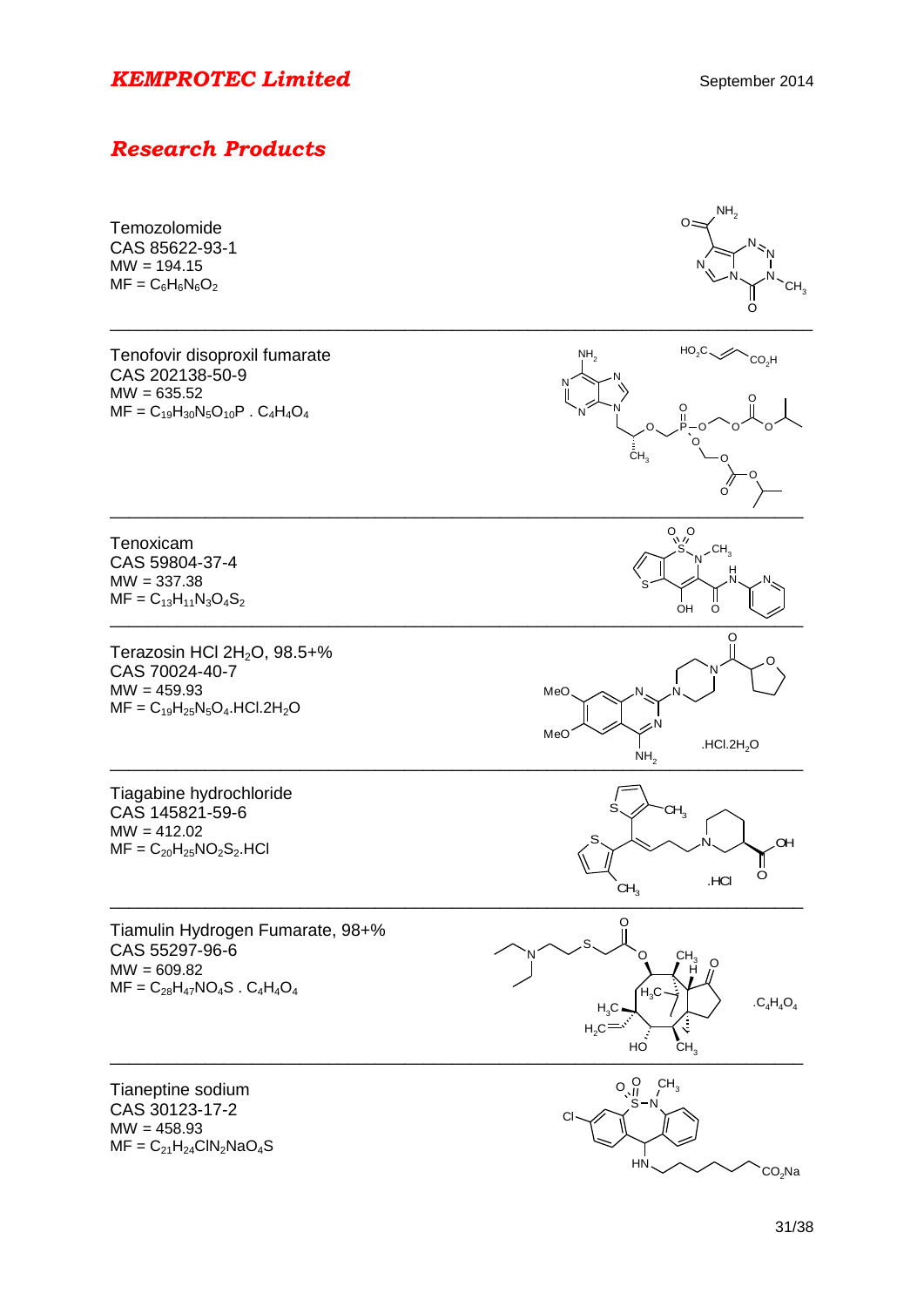H



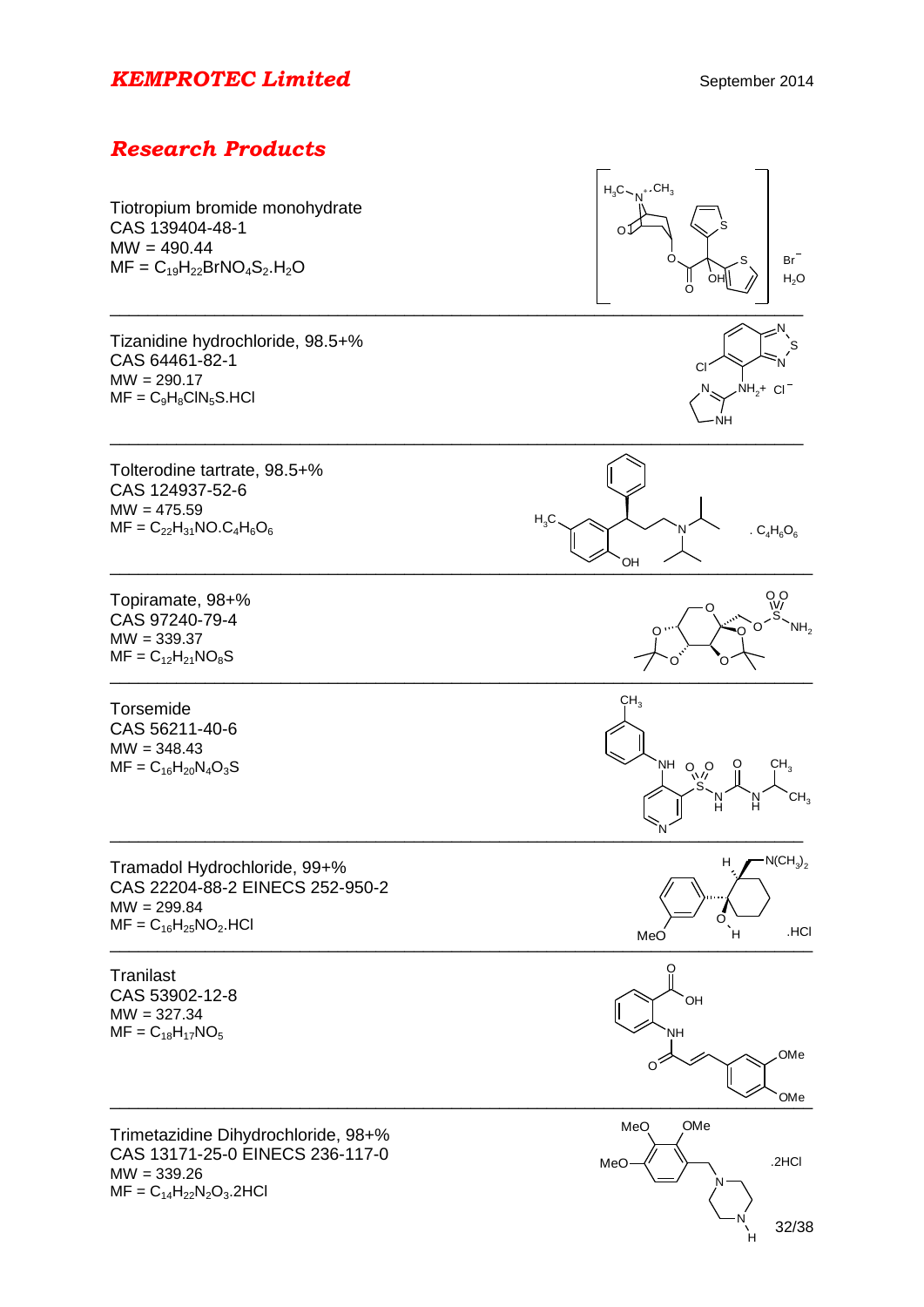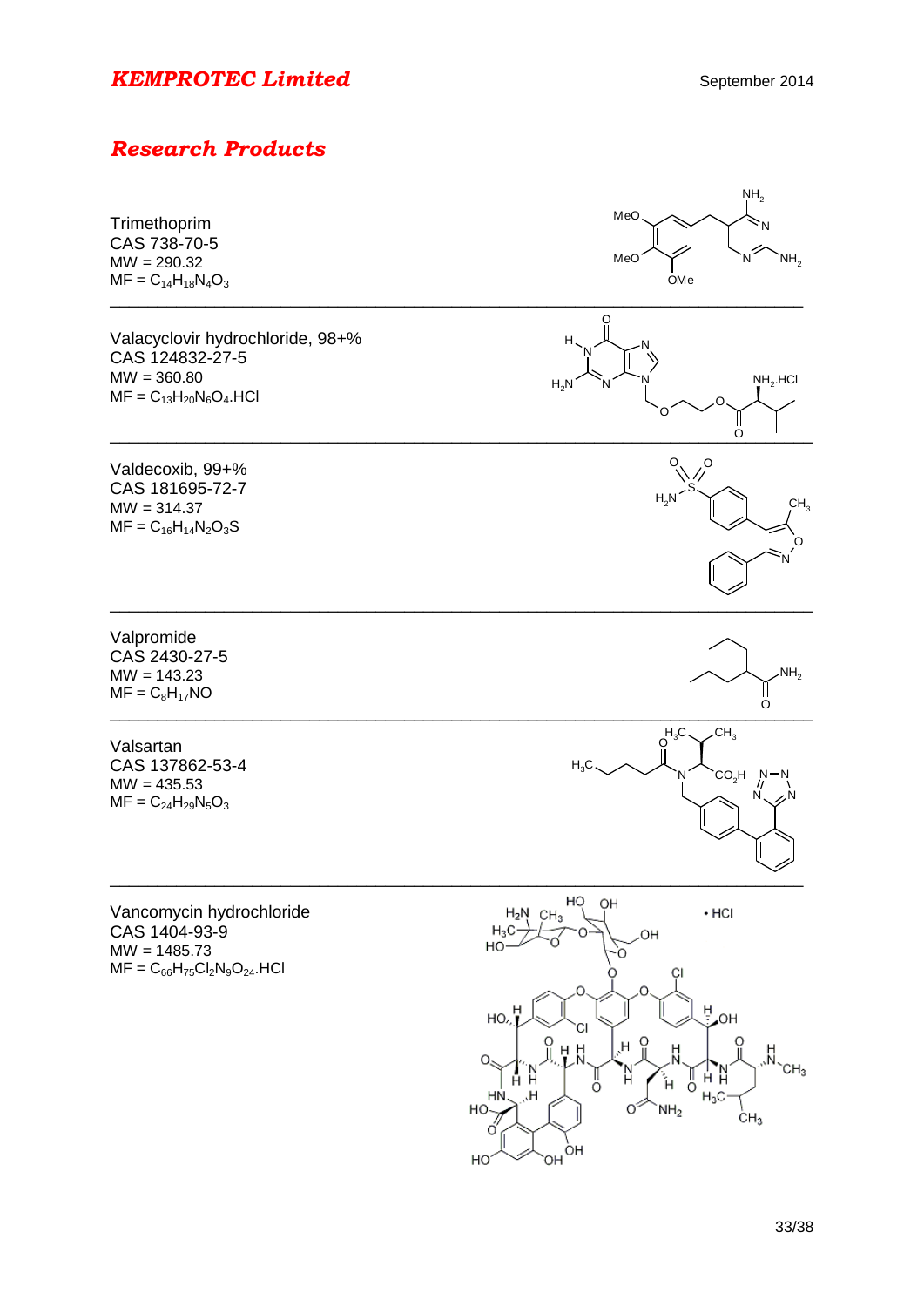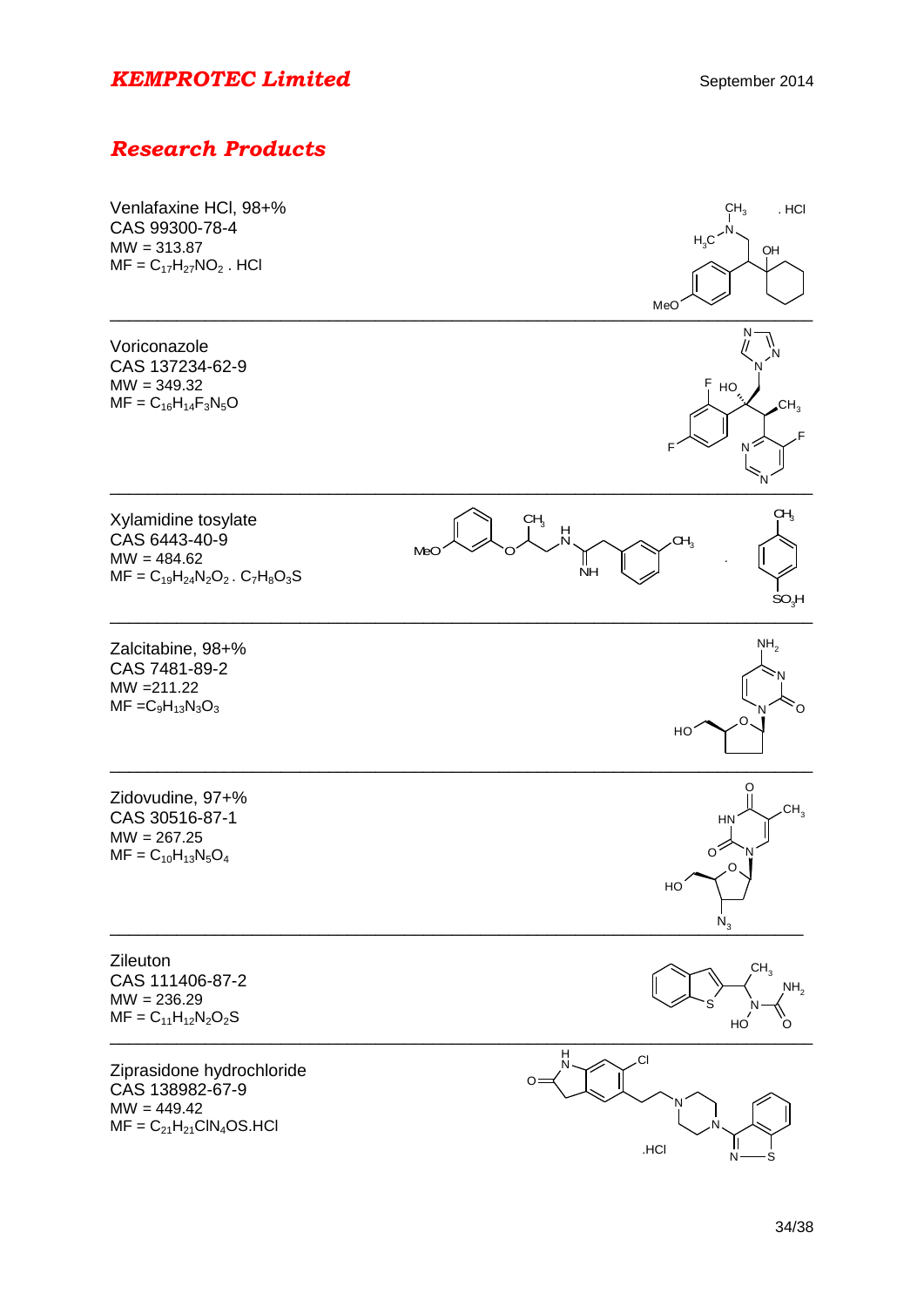| Zoledronic acid, 99+%<br>CAS 165800-06-6<br>$MW = 290.11$<br>$MF = C_5H_{10}N_2O_7P_2.H_2O$                                                                                 | OН<br>. $H_2O$<br>PO <sub>3</sub> H <sub>2</sub><br>PO <sub>3</sub> H <sub>2</sub> |
|-----------------------------------------------------------------------------------------------------------------------------------------------------------------------------|------------------------------------------------------------------------------------|
| Zonisamide<br>CAS 68291-97-4<br>$MW = 212.23$<br>$MF = C_8H_8N_2O_3S$                                                                                                       | $CH_2SO_2NH_2$                                                                     |
| D-Alloisoleucine ((2R,3S)-2-Amino-3-methylpentanoic acid), 99+%<br>CAS 1509-35-9<br>$MW = 131.18$<br>$MF = C_6H_{13}NO_2$                                                   | NH <sub>2</sub><br>$\mathsf{CO_2H}$                                                |
| 2-Amino-5-methylbenzoic acid (5-Methylanthranilic acid), 98.5+%<br>CAS 2941-78-8 EINECS 220-932-3<br>$MW = 151.17$<br>$MF = C_8H_9NO_2$                                     | $H_3C$<br>OH<br>NH,                                                                |
| 1,4-Benzodioxan-2-carboxylic acid<br>CAS 3663-80-7<br>$MW = 180.16$<br>$MF = C_9H_8O_4$<br>Doxazosin intermediate                                                           | OН                                                                                 |
| <b>BOC-Pregabalin</b><br>(S)-3-(tert-Butoxycarbonylaminomethyl)-5-methylhexanoic acid<br>$MW = 259.35$<br>$MF = C_{13}H_{25}NO_4$                                           | $\mathsf{CO_2H}$                                                                   |
| 2-Chloro-6,7-dimethoxy-4-aminoquinazoline<br>CAS 23680-84-4 EINECS 245-821-7<br>$MW = 239.66$<br>$MF = C_{10}H_{10}CIN_3O_2$<br>Doxazosin intermediate                      | MeO、<br>$\ll N$<br>MeO<br>NH <sub>2</sub>                                          |
| 4-Chloro-N-methylpiperidine hydrochloride<br>CAS 5382-23-0 EINECS 226-375-2<br>$MW = 170.08$<br>$MF = C_6H_{12}CIN.HCI$                                                     | СI<br>.HCI<br>CH,                                                                  |
| 1-[(4-Chlorophenyl)phenylmethyl]-piperazine dihydrochloride<br>CAS 18719-22-7 EINECS 242-526-5<br>$MW = 359.73$<br>$MF = C_{17}H_{19}CIN_2.2HCI$<br>Cetirizine intermediate | CI<br>NΗ<br>.2HCI<br>35/38                                                         |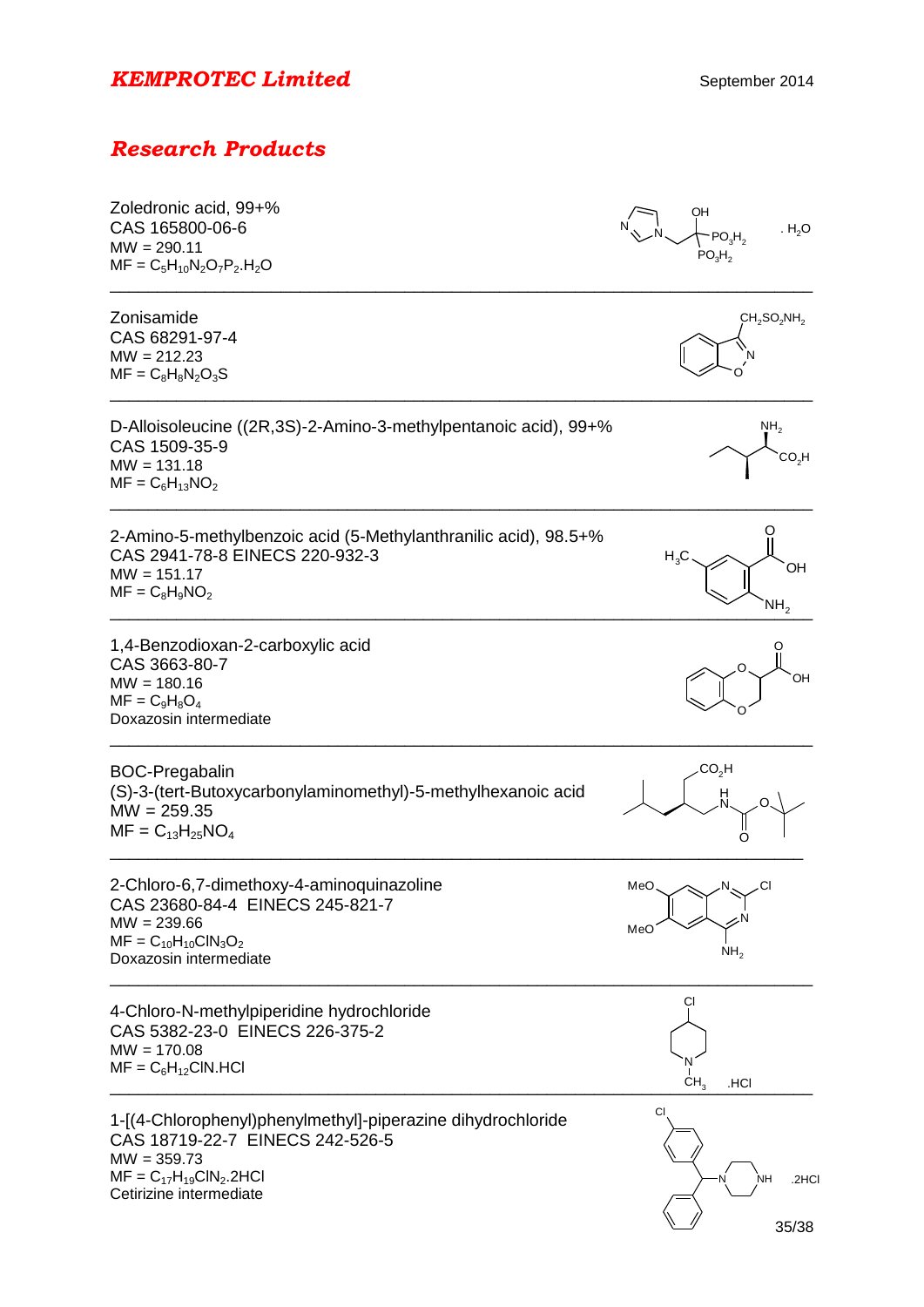# *Research Products*

16-Dehydropregnenolone Acetate, 98+% CAS 979-02-2 EINECS 213-558-7  $MW = 356.51$  $MF = C_{23}H_{32}O_3$ 



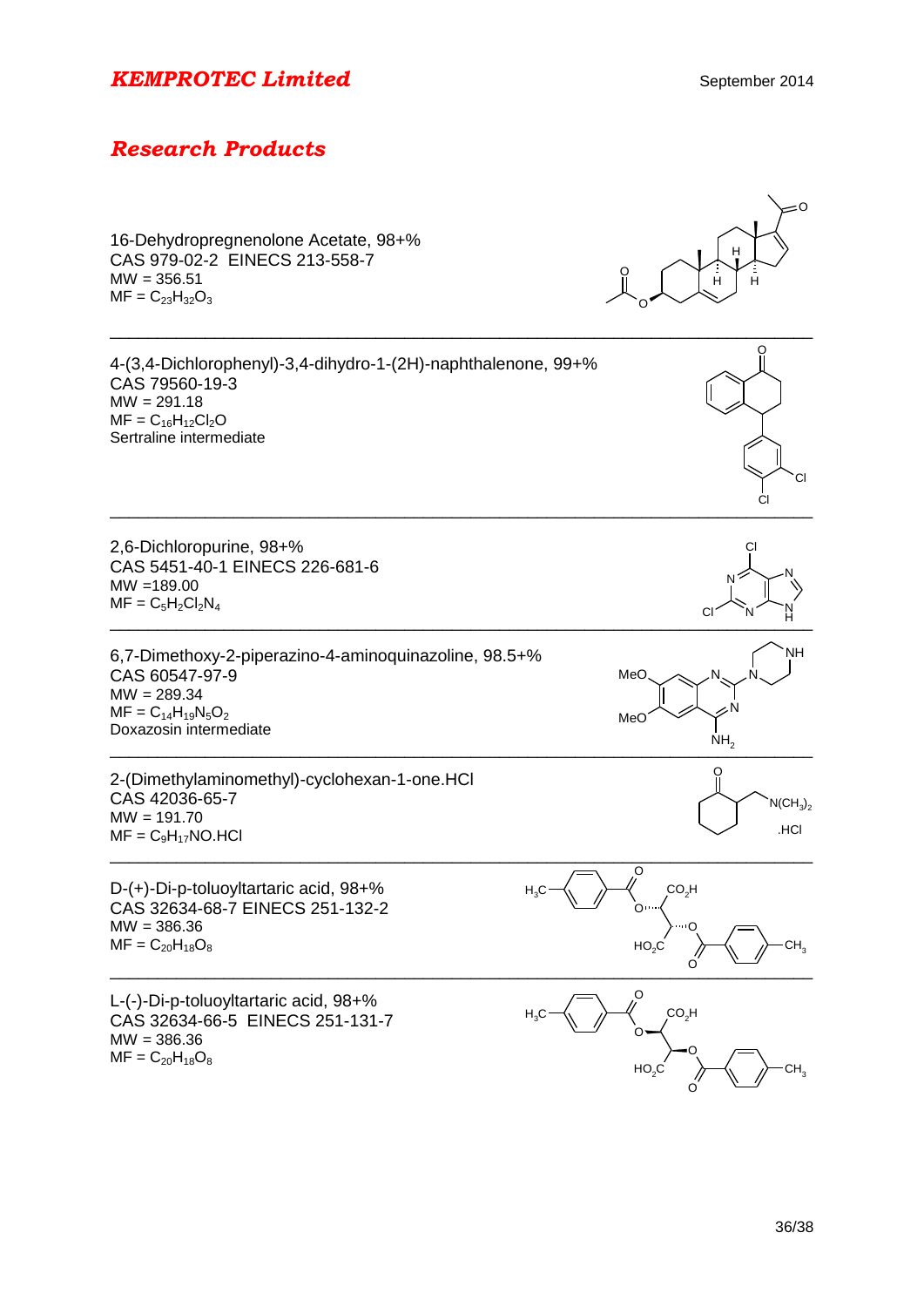| 4-(2,3-Epoxypropoxy)carbazole, 96+%<br>CAS 51997-51-4<br>$MW = 239.28$<br>$MF = C_{15}H_{13}NO_2$                                          | O                                                                                   |
|--------------------------------------------------------------------------------------------------------------------------------------------|-------------------------------------------------------------------------------------|
| Carazolol/Carvedilol intermediate                                                                                                          |                                                                                     |
| Guanine<br>CAS 73-40-5 EINECS 200-799-8<br>$MW = 151.13$<br>$MF = C_5H_5N_5O$                                                              | HN<br>$H_2N$                                                                        |
| 4-Hydroxycarbazole, 97+%<br>CAS 52602-39-8 EINECS 258-034-9<br>$MW = 183.21$<br>$MF = C_{12}H_9NO$<br>Carazolol/Carvedilol intermediate    | OH                                                                                  |
| 2-Hydroxy-4-methoxybenzaldehyde, 98+%<br>CAS 673-22-3 EINECS 211-604-0<br>$MW = 152.15$<br>$MF = C_8H_8O_3$                                | OН<br>MeC                                                                           |
| 6-Hydroxy-2,4,5-triaminopyrimidine Sulphate, 98+%<br>CAS 1603-02-7 EINECS 216-500-9<br>$MW = 239.21$<br>$MF = C_4H_7N_5O.H_2SO_4$          | OH<br>.NH <sub>2</sub><br>$NH2$ .H <sub>2</sub> SO <sub>4</sub><br>H <sub>2</sub> N |
| 2-(2-Methoxyphenoxy) ethanamine HCI, 98+%<br>CAS 64464-07-9<br>$MW = 203.67$<br>$MF = C9H13NO2. HCl$<br>Carvedilol intermediate            | $H_3C$<br>$NH2$ .HCI                                                                |
| 2-Methoxy-5-sulfamoylbenzoic acid methyl ester, 98+%<br>CAS 33045-52-2<br>$MW = 203.67$<br>$MF = C_9H_{11}NO_5S$<br>Sulpiride intermediate | $O_{\sqrt{2}}$<br>OMe<br>H <sub>2</sub> N<br>OMe                                    |
| N-Ethyl-2-hydroxyacetamide<br>CAS 66223-75-4<br>$MW = 103.12$<br>$MF = C_4H_9NO_2$                                                         |                                                                                     |
| 5-Methoxyuracil<br>CAS 6623-81-0<br>$MW = 142.12$<br>$MF = C_5H_6N_2O_3$                                                                   | OH<br>OMe                                                                           |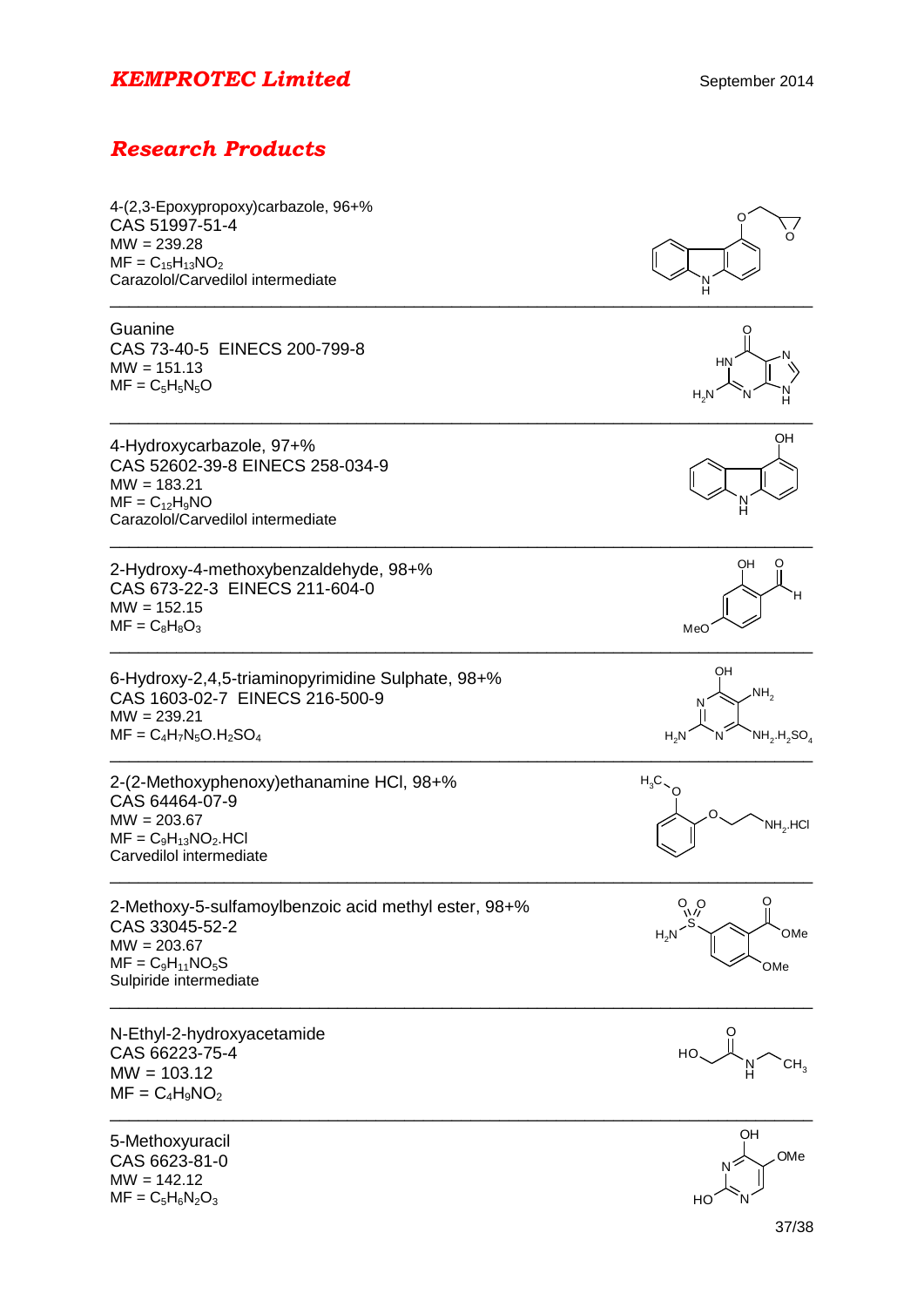# *Research Products*

| 4-((S)-1-Oxiranylmethoxy)-9H-carbazole |  |
|----------------------------------------|--|
| CAS 95093-95-1                         |  |
| $MW = 239.28$                          |  |
| $MF = C_{15}H_{13}NO_2$                |  |

Phthaloyl amlodipine CAS 88150-62-3 MW = 538.99  $MF = C_{28}H_{27}CIN_2O_7$ 



1,2,3,9-Tetrahydro-4H-carbazol-4-one, 92+% CAS 15128-52-6  $MW = 185.23$  $MF = C_{12}H_{11}NO$ 

2,4-Thiazolidinedione, 98+% CAS 2295-31-0 EINECS 218-941-2  $MW = 117.13$  $MF = C<sub>3</sub>H<sub>3</sub>NO<sub>2</sub>S$ 



 $\Omega$ 

N

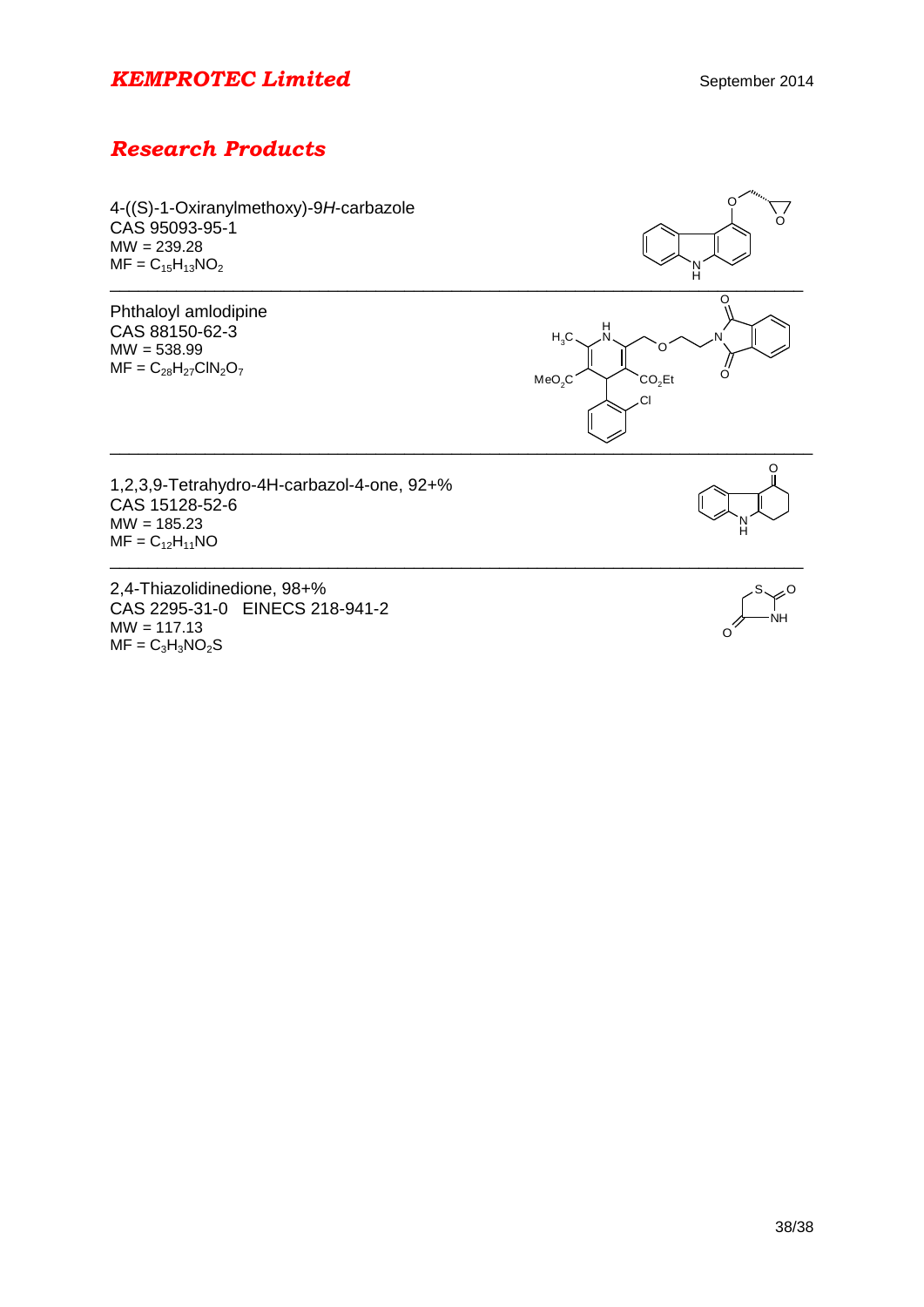## *KEMPROTEC Limited*

#### **Conditions of Sale**

- 1. These conditions of sale shall apply to all quotations and deliveries made by Kemprotec Limited (hereinafter referred to as KPT) to its customers with the exception of those changes which have been expressly agreed to in writing by both parties. Where the customer's purchasing conditions conflict with these conditions, these conditions shall apply. All agreements and promises, whether in conflict with these conditions or not, made by KPT representatives or staff will only be valid if expressly agreed to in writing.
- 2. KPT is never committed to any offer or agreed time of delivery. Although the agreed times of delivery will be observed as much as possible any liability of KPT due to non delivery or delayed delivery is excluded. A delivery later than the agreed time delivery does not annul the customer's obligations, unless the customer has annulled the order in writing for that reason.
- 3. Any complaints or claims in relation to the goods must be made within 8 days of delivery. Any such complaints or claims do not discharge the customer of the obligation to pay within the period stated in the conditions of sale. KPT shall at its sole discretion replace defective goods (or parts thereof) free of charge or refund the price (or proportionate price) to the customer without being bound to pay any other damages. Goods must not be returned without prior written authorisation from KPT.
- 4. Since KPT cannot control the customer's application of its goods, KPT offers no warranty regarding any goods' fitness for a particular purpose and shall not be responsible for any loss or damage whatsoever arising therefrom.
- 5. The customer shall be responsible for complying with any legislation or regulations governing the use of the goods and their importation into the country of destination (including, without limitation, the TSCA and all its amendments, all EINECS, ELINCS and NONS regulations).
- 6. If one or more of the factors upon which the cost price was based undergoes an increase, even if this occurs because of forseeable circumstances, KPT has the right to increase the agreed price accordingly. Goods are at the customer's risk from the moment they leave KPT.
- 7. Title to the goods shall not pass to the customer until all demands have been met. In case of late payment all delivered goods may be claimed by KPT without prior summons and/or notification.
- 8. Payments must be made not later than 30 days after the invoice date. After the due date KPT shall be entitled to charge interest at the rate of 2% per month calculated from the invoice date of the outstanding amount. KPT shall have no obligation to make further deliveries as long as the customer remains in default of payment.
- 9. In relation to any cancelled orders, KPT shall be entitled ho charge up to 25% of the relevant invoice amount without any obligation to prove damages.
- 10. Failure by KPT to charge interest pursuant to clause 8 above or to make a charge in relation to a cancelled order pursuant to clause 9 or to exercise any of its other rights under this agreement shall not constitute a waiver by KPT of those rights and KPT shall at all times at its own discretion be entitled to exercise in full all its rights hereunder against the customer.
- 11. In the event of a dispute arising between KPT and the customer, the Courts of England shall have jurisdiction and this Contract shall be governed end construed in accordance with the laws of England.
- 12. All transactions are carried out in conformity with patent laws applicable in the user country. Responsibility with respect to third parties' rights in a specific country lies exclusively with the buyer.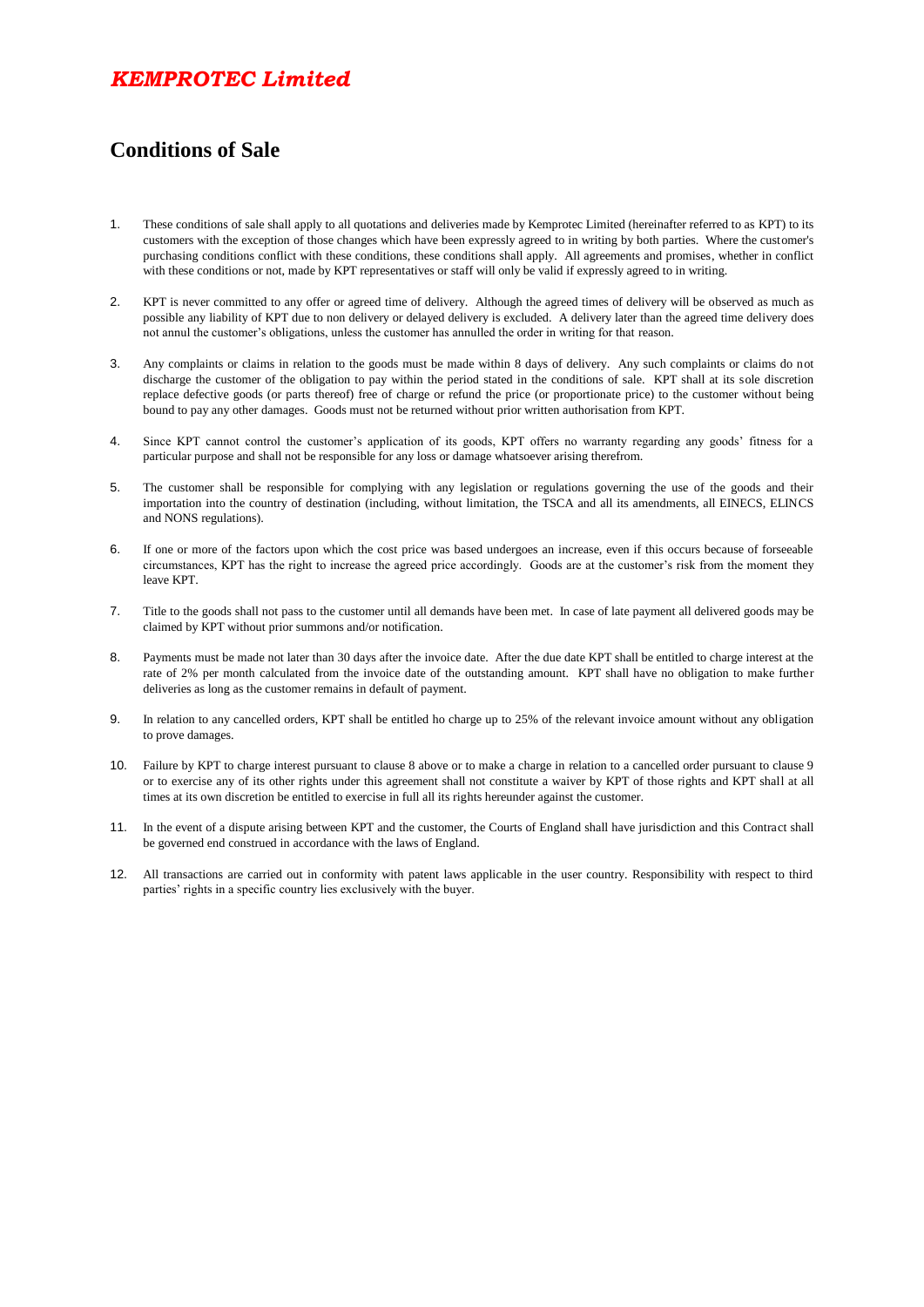#### **CAS NUMBER INDEX**

| <b>Number</b>            | Page             | <b>Number</b>            | Page           | <b>Number</b>              | Page           | <b>Number</b>              | Page           |
|--------------------------|------------------|--------------------------|----------------|----------------------------|----------------|----------------------------|----------------|
| $50 - 03 - 3$            | 15               | 22662-39-1               | 26             | 79560-19-3                 | 36             | 126544-47-6                | 6              |
| 53-43-0                  | 9                | 23325-78-2               | 6              | 79794-75-5                 | 18             | 128794-94-5                | 21             |
| $54 - 31 - 9$            | 14               | 23680-84-4               | 35             | 79902-63-9                 | 29             | 129101-54-8                | 27             |
| 58-71-9                  | 6                | 24168-96-5               | 16             | 80214-83-1                 | 28             | 129273-38-7                | 24             |
| 59-05-2                  | 19               | 25416-65-3               | 18             | 80382-23-6                 | 19             | 129722-12-9                | $\overline{2}$ |
| 68-35-9                  | 30               | 25451-15-4               | 12             | 80474-14-2                 | 13             | 130018-77-8                | 17             |
| 68-90-6                  | $\mathbf{3}$     | 27833-64-3               | 18             | 81131-70-6                 | 25             | 132539-06-1                | 22             |
| 73-40-5                  | 37               | 28860-95-9               | 4              | 82248-59-7                 | $\overline{c}$ | 133099-07-7                | 8              |
| 83-43-2                  | 19               | 29094-61-9               | 15             | 82410-32-0                 | 14             | 134523-03-8                | $\overline{c}$ |
| 100-06-1                 | 37               | 30123-17-2               | 31             | 82586-55-8                 | 25             | 134678-17-4                | 16             |
| 113-52-0                 | 16               | 30516-87-1               | 34             | 82640-04-8                 | 26             | 135046-48-9                | $\overline{7}$ |
| 120-14-9                 | 36               | 31677-93-7               | 4              | 82752-99-6                 | 21             | 136434-34-9                | 10             |
| 123-11-5                 | 37               | 32634-66-5               | 36             | 83881-52-1                 | 6              | 137234-62-9                | 34             |
| 125-65-5                 | 24               | 32634-68-7               | 36             | 83915-83-7                 | 18             | 137862-53-4                | 33             |
| 147-94-4                 | 8                | 33045-52-2               | 38             | 84057-84-1                 | 17             | 138402-11-6                | 16             |
| 156-38-7                 | 37               | 33237-74-0               | $\overline{c}$ | 85622-93-1                 | 31             | 138729-47-2                | 11             |
| 318-98-9                 | 25               | 34580-14-8               | 16             | 86386-73-4                 | 12             | 138786-67-1                | 23             |
| 364-62-5                 | 20               | 36304-84-4               | 9              | 87239-81-4                 | 5              | 138926-19-9                | 15             |
| 427-51-0                 | 8                | 36791-04-5               | 26             | 87333-19-5                 | 26             | 138982-67-9                | 34             |
| 446-86-6                 | $\overline{2}$   | 41340-25-4               | 11             | 88150-62-3                 | 38             | 139404-48-1                | 32             |
| 480-18-2                 | 30               | 41621-49-2               | $\overline{7}$ | 90357-06-5                 | 3              | 140462-76-6                | 22             |
| 488-59-5                 | 28               | 43229-80-7               | 13             | 91714-93-1                 | 4              | 144143-96-4                | 11             |
| 530-78-9                 | 12               | 42036-65-7               | 36             | 91832-40-5                 | 5              | 144689-63-4                | 22             |
| 596-51-0                 | 15<br>36         | 49562-28-9               | 12<br>9        | 93957-55-2                 | 13<br>28       | 144701-48-4                | 30<br>4        |
| 613-45-6<br>673-22-3     | 37               | 49745-95-1<br>50847-11-5 | 15             | 94749-08-3<br>95093-95-1   | 38             | 145040-37-5<br>145202-66-0 | 27             |
|                          | 33               |                          | $\overline{4}$ |                            | 26             |                            |                |
| 738-70-5<br>979-02-2     | 35               | 51333-22-3<br>51803-78-2 | 22             | 95635-55-5<br>96020-91-6   | 10             | 145821-59-6<br>147098-20-2 | 31<br>27       |
| 1069-66-5                | 29               | 51997-51-4               | 37             | 96489-71-3                 | 25             | 147526-32-7                | 24             |
| 1115-70-4                | 19               | 52214-84-3               | $\overline{7}$ | 96829-58-2                 | 23             | 148553-50-8                | 25             |
| 1404-93-9                | 33               | 52602-39-8               | 37             | 97240-79-4                 | 32             | 149676-40-4                | 23             |
| 1509-35-9                | 35               | 53716-49-7               | 5              | 98319-26-7                 | 12             | 149845-06-7                | 28             |
| 1603-02-7                | 37               | 53902-12-8               | 32             | 98418-47-4                 | 20             | 150399-23-8                | 24             |
| 1689-89-0                | 22               | 55297-96-6               | 31             | 99300-78-4                 | 34             | 150821-03-8                | 24             |
| 1722-62-9                | 19               | 55981-09-4               | 22             | 99614-01-4                 | 23             | 151767-02-1                | 21             |
| 2002-29-1                | 13               | 56211-40-6               | 32             | 100643-71-8                | 9              | 153439-40-8                | 12             |
| 2022-85-7                | 10               | 56238-63-2               | 6              | 100986-85-4                | 17             | 155141-29-0                | 27             |
| 2152-44-5                | $\mathbf{3}$     | 56974-61-9               | 14             | 101827-46-7                | 4              | 155213-67-5                | 27             |
| 2295-31-0                | 38               | 59277-89-3               | $\mathbf{1}$   | 102767-28-2                | 17             | 156925-25-6                | 21             |
| 2392-39-4                | $\boldsymbol{9}$ | 59333-67-4               | 13             | 103577-45-3                | 17             | 157212-55-0                | $\overline{4}$ |
| 2430-27-5                | 33               | 59729-32-7               | $\overline{7}$ | 103628-48-4                | 30             | 158681-13-1                | 26             |
| 2624-44-4                | 11               | 59804-37-4               | 31             | 104010-37-9                | 6              | 159989-65-8                | 22             |
| 2941-78-8                | 35               | 60142-96-3               | 14             | 104344-23-2                | 3              | 162011-90-7                | 27             |
| 3056-17-5                | 29               | 60547-97-9               | 36             | 106266-06-2                | 26             | 162359-56-0                | 12             |
| 3286-46-2                | 29               | 61337-67-5               | 20             | 106685-40-9                | 1              | 162401-32-3                | 27             |
| 3366-95-8                | 28               | 61718-82-9               | 13             | 107133-36-8                | 24             | 163222-33-1                | 11             |
| 3663-80-7                | 35               | 64461-82-1               | 32             | 108612-45-9                | 20             | 165800-03-3                | 15             |
| 3685-84-5                | 19               | 64464-07-9               | 37             | 108929-04-0                | 11             | 165800-06-6                | 35             |
| 3963-95-9                | 19               | 64506-49-6               | 29             | 109552-15-0                | 23             | 169590-42-5                | 5              |
| 5382-23-0                | 35               | 65277-42-1               | 16             | 109581-93-3                | 30             | 171596-29-5                | 30             |
| 5451-40-1                | 36               | 68291-97-4               | 35             | 110429-35-1                | 23             | 171599-83-0                | 26             |
| 5786-21-0                | 8                | 68693-11-8               | 20             | 111406-87-2                | 34             | 175481-36-4                | 16             |
| 6443-40-9                | 34               | 69655-05-6               | 9              | 111470-99-6                | 1              | 180200-66-2                | 14             |
| 6452-73-9                | 23               | 70024-40-7               | 31             | 111974-72-2                | 25             | 181695-72-7                | 33             |
| 6620-60-6                | 25               | 70374-39-9               | 18             | 112529-15-4                | 24             | 182349-12-8                | 28             |
| 6623-81-0                | 38               | 71125-38-7               | 19             | 115074-43-6                | 21             | 183319-69-9                | 11             |
| 7481-89-2                | 34               | 72432-03-2               | 20             | 117976-90-6                | 25             | 184475-35-2                | 14             |
| 13171-25-0               | 30               | 72956-09-3               | 5              | 120011-70-3                | 9              | 186826-86-8                | 21             |
| 14028-44-5               | $\overline{c}$   | 73573-88-3               | 20             | 121123-17-9                | $\mathbf 5$    | 188062-50-2                | $\mathbf{1}$   |
| 14484-47-0               | $\bf 8$          | 75330-75-5               | 18             | 121268-17-5                | $\mathbf{1}$   | 189188-57-6                | 30             |
| 15128-52-6               | 38               | 75481-73-1               | 5              | 122111-03-9                | 14             | 191732-72-6                | 17             |
| 15307-86-5               | 9                | 75706-12-6               | 17             | 123171-59-5                | 5              | 202138-50-9                | 31             |
| 17321-77-6               | $\overline{7}$   | 76095-16-4               | 10             | 124750-99-8                | 18             | 204255-11-8                | 23             |
| 18719-22-7               | 35               | 76420-72-9               | 10             | 124832-27-5                | 33             | 217087-09-7                | 11             |
| 20187-55-7               | 3                | 77883-43-3               | 10             | 124858-35-1                | 21             | 220127-57-1                | 15             |
| 21187-98-4<br>22204-88-2 | 15<br>32         | 79350-37-1<br>79559-97-0 | 5<br>28        | 124937-52-6<br>125494-59-9 | 32<br>29       | 654671-77-9                | 29             |
|                          |                  |                          |                |                            |                |                            |                |